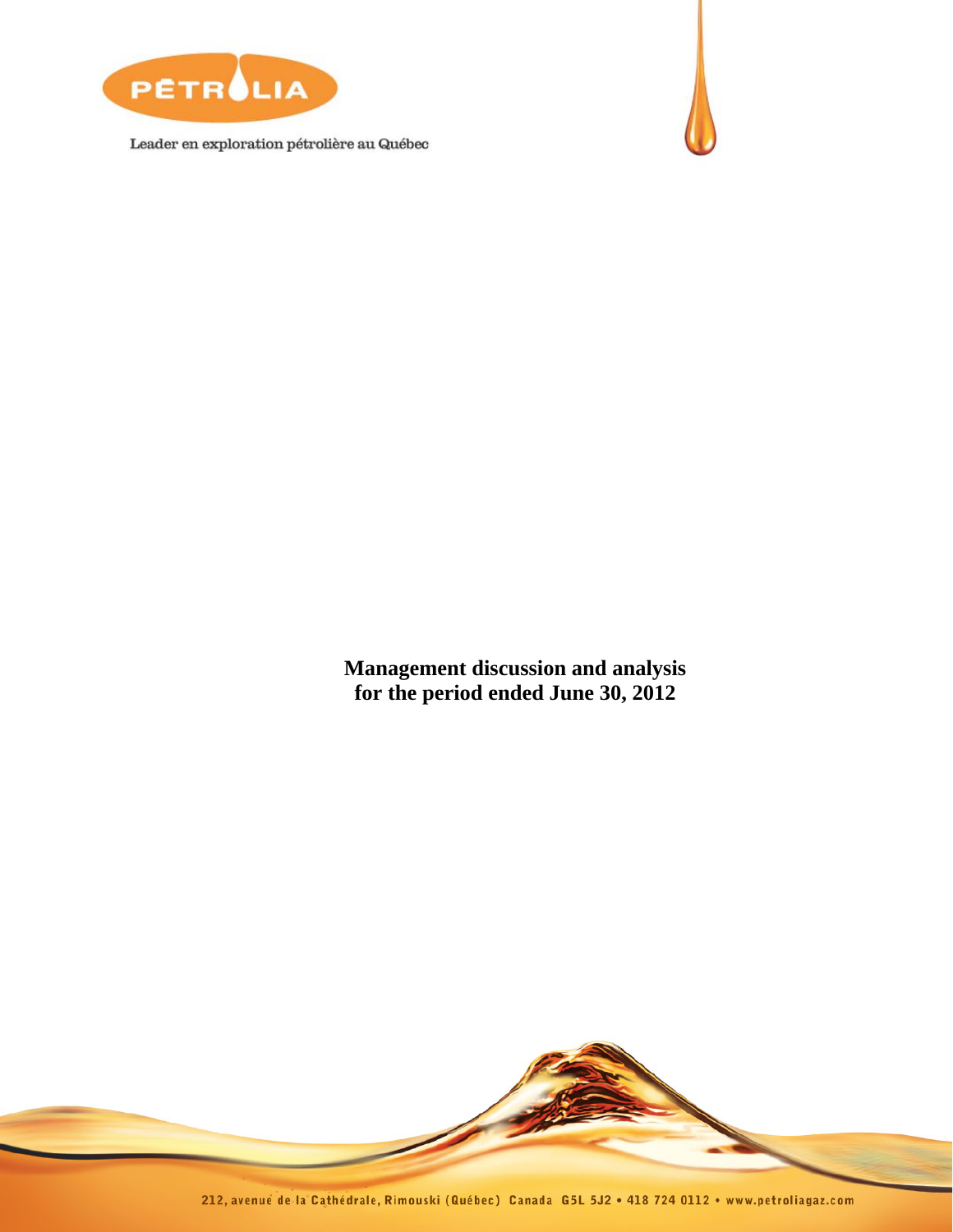# **INTERIM MANAGEMENT DISCUSSION AND ANALYSIS FOR THE THIRD QUARTER ENDED JUNE 30, 2012**

This interim management discussion and analysis (MD&A), approved by the Board of Directors, is an addition and supplement to the quarterly financial statements and should be read in conjunction with them and the audited financial statements for the fiscal years ended September 30, 2011 and 2010, and the annual management report, where required.

This report presents the view of management on current Company activities and financial results as at June 30, 2012, and provides a preview of activities during the coming months.

The Company's reporting currency is Canadian dollars (CAN\$).

## **1. DATE**

This management report for the quarter ended June 30, 2012 is dated August 22, 2012.

## **2. INCORPORATION AND MISSION**

Incorporated under Part 1A of the Quebec *Companies Act* and governed by the provisions of the Quebec *Business Corporations Act*, Pétrolia is an oil and gas exploration company. It has been listed on the TSX Venture Exchange since February 16, 2005, under the symbol PEA.

The Company's oil and gas properties are at the exploration stage, and the Company's long-term profitability is tied in part to the cost and success of the exploration programs and subsequent development. The Company has not yet established whether its properties contain economically feasible reserves.

The Company's primary activities are the exploration and development of its oil and gas properties. To achieve its objectives, the Company forms partnerships with other industry stakeholders.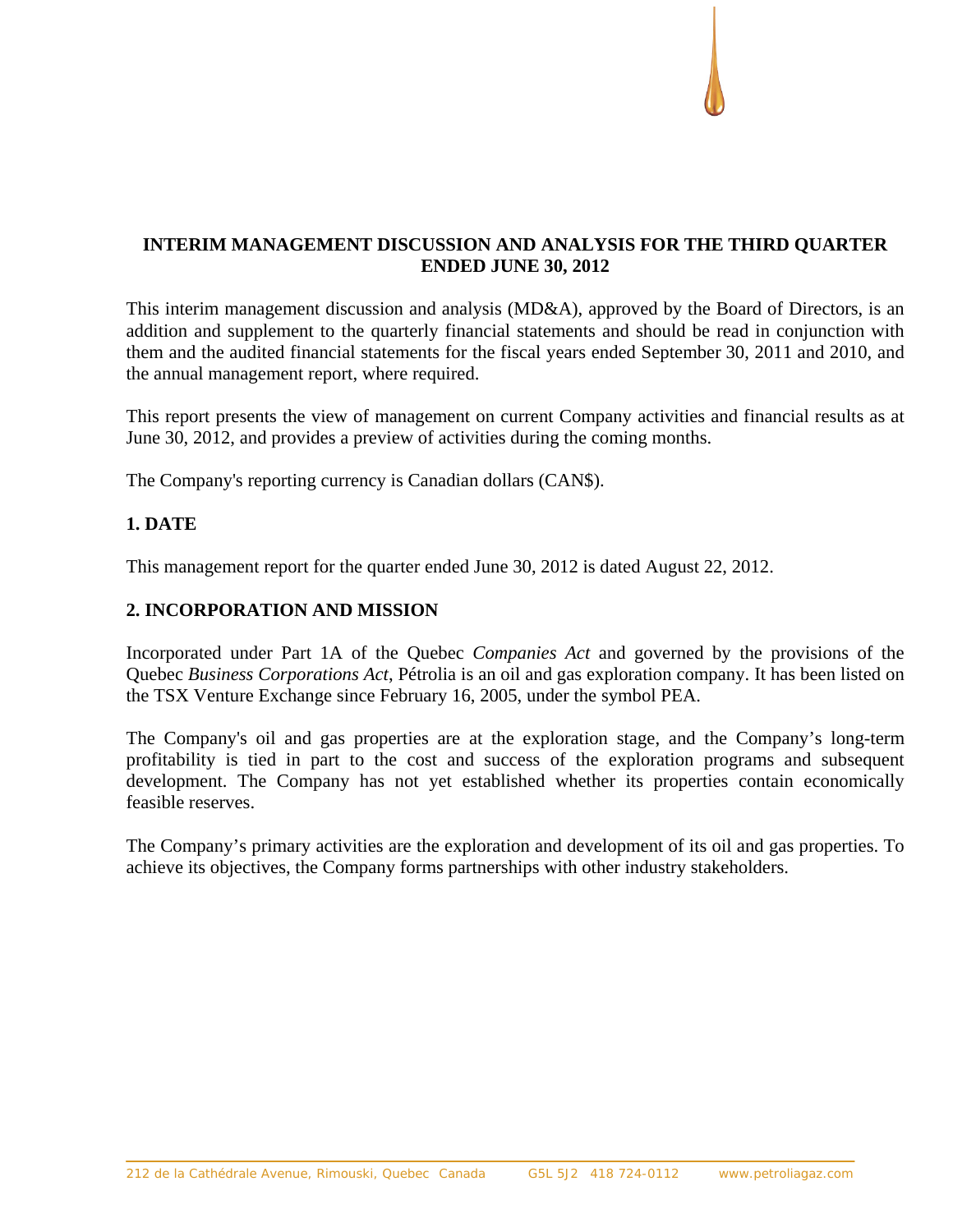## **3. FORWARD-LOOKING STATEMENTS**

Some of the statements made in this report may constitute forward-looking statements. Such statements concern future events or future performance and comprise risks, uncertainty and other known and unknown factors that may cause the actual results of the Company to be materially different from any future results, performance or achievements expressed or implied by the forward-looking statements. Accordingly, a decision to invest in Pétrolia's shares should at no time be based on these forwardlooking statements. Pétrolia disclaims all intentions or responsibilities with regard to updating these forward-looking statements.

## **4. HIGHLIGHTS OF THE THIRD QUARTER ENDED JUNE 30, 2012**

- \$15.75 million in financing announced and closed
- Three drilling licences obtained for Gaspésie
- Contract signed for the Precision Drilling 501 rig for three wells
- Proposal for a new royalty regime applicable to oil production in Quebec

## **5. STRATEGY AND OUTLOOK**

The Company's objective is to discover oil resources and put them into production as quickly as possible, with the goal of becoming profitable. The Company continues to pursue this objective, bearing in mind personal safety as well as environmental and social considerations. Pétrolia achieves this objective by holding rights over promising licences and signing agreements with partners with the necessary technical and financial expertise. The Company installs wells according to scientific and technical principles, and relies on best industry practices for its drilling activities. It pays special attention to relations with the local socio-economic milieu in which it operates.

In February, the TSX Venture Exchange named Pétrolia a "2012 TSX Venture 50 company." Based on the increase in market capitalization, share price, trading volume and analyst coverage, Pétrolia ranked first among the 280 oil and gas companies listed on the Venture Exchange.

## **5.1 Financing**

On May 16, 2012, Pétrolia announced the closing of a private placement totalling \$15,750,003, under the conditions laid down when the placement was previously announced.

Investissement Québec thereby purchased 7,042,254 units (the "Units") of the Company at \$1.42 per Unit for total gross proceeds of \$10,000,000. Each Unit is made up of one common share and one half warrant; each whole warrant allows the bearer to acquire one common share of the Company at a price of \$1.78 for a period of 36 months following the closing date.

In addition to Investissement Québec's private placement, the Company announced the closing of an agreement with Laurentian Bank Securities Inc. and National Bank Financial Inc. (the "Underwriters"),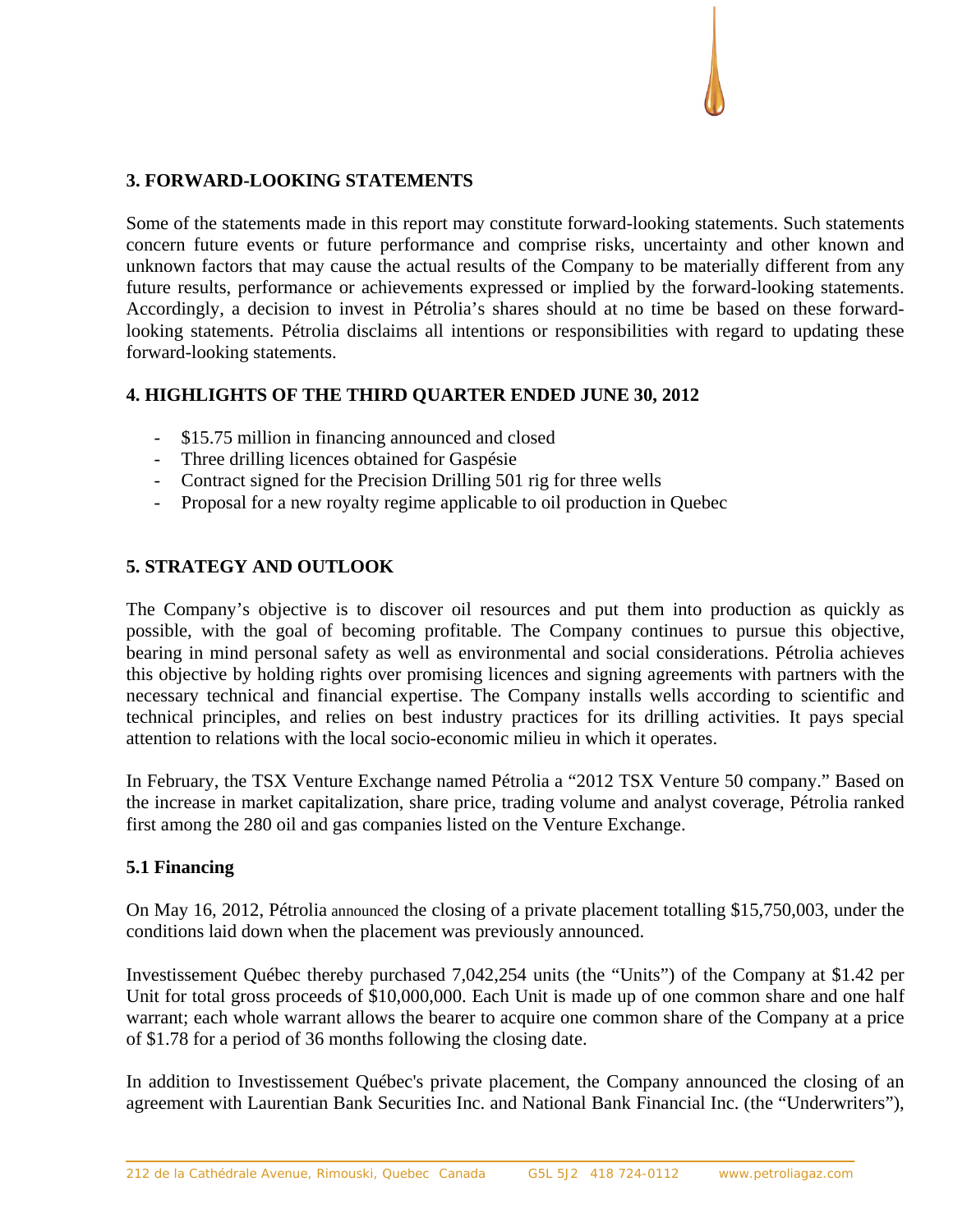

under which the Underwriters agreed to purchase, on a bought deal private placement basis, 4,049,298 Units of the Company, at the same terms and conditions governing the Investissement Québec private placement, for total gross proceeds of \$5,750,003.

The total gross proceeds of these private placements are \$15,750,003 and will be used mainly to finance three well completions on the Haldimand and Bourque properties in 2012.

## **6. LICENCES AND PARTNERSHIPS**

Pétrolia holds licences and interests in licences covering a territory of approximately 14,000 km², as illustrated on the map below.



**Pétrolia interests Pétrolia and Corridor Resources Inc. interests Pétrolia and Québénergie interests**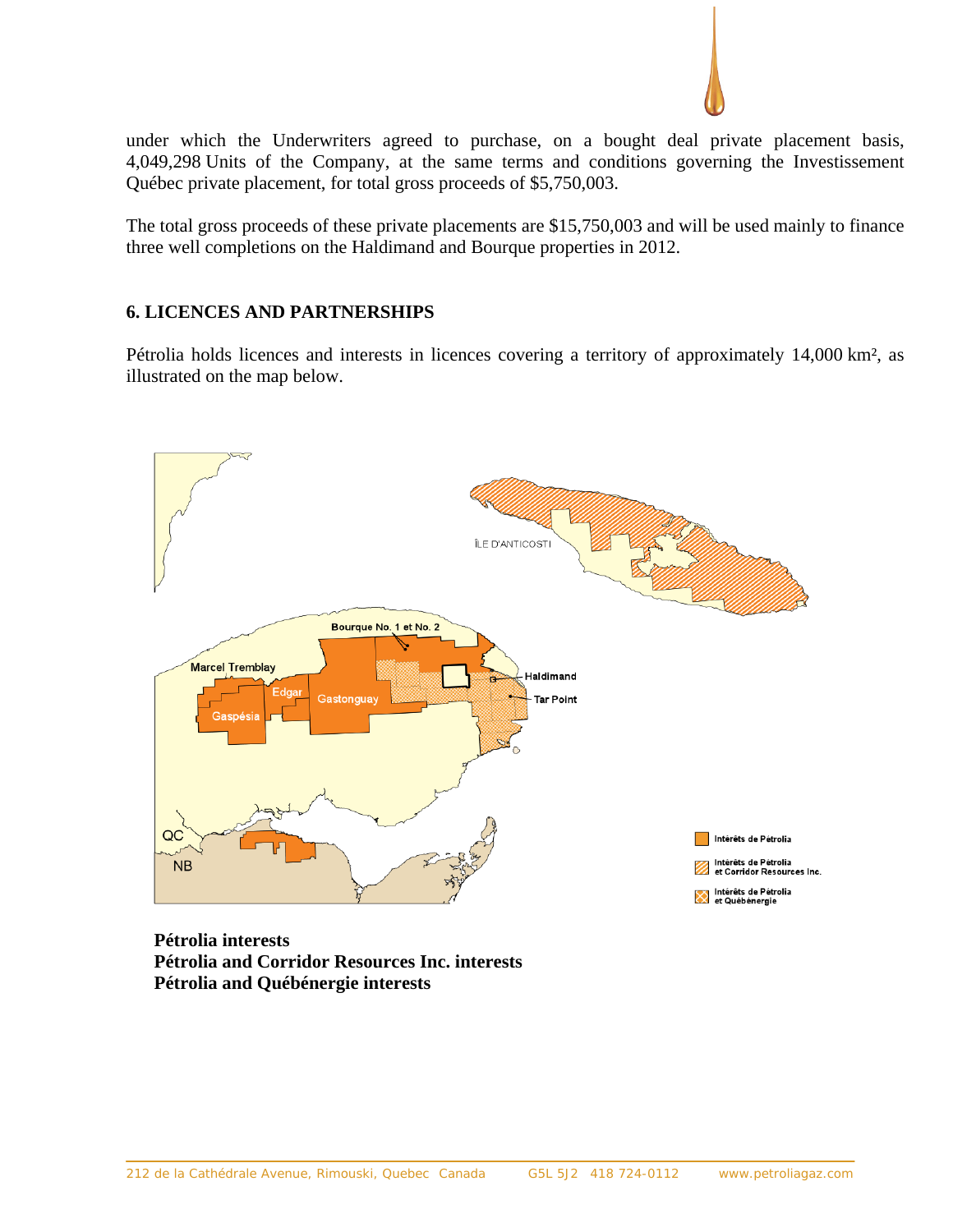## **6.1 Partnerships**

The map on the previous page also illustrates the territories covered by both partnership agreements entered into by Pétrolia:

- The first one was concluded with Hydro-Québec so that Pétrolia substitutes them in all licences and interests on the island of Anticosti. Pétrolia holds a 50% interest in 29 licences, and a 25% interest in six licences. Pétrolia is the operator for 23 licences, and CRI owns the other interests and is the operator for 12 licences. Together, all of the licences identified in this agreement cover more than  $6,000 \text{ km}^2$ .
- The second agreement covers a portion of the territory on the Gaspé peninsula (about 2,500 km<sup>2</sup>), where interest is shared equally with Québénergie for the 13 licences covered by the agreement.

## **7. A DOMINANT POSITION**

In Quebec, oil resources are found in the east, in the Gaspé region, on Anticosti Island, and perhaps in the Gulf of St. Lawrence. Since it was founded in 2003, the Company has acquired licences that cover more than 14,000 km<sup>2</sup>, mainly in the Gaspé region and on Anticosti Island. These licences cover more than 70% of Quebec's land-based petroleum potential, giving Pétrolia a dominant position in Quebec in terms of petroleum exploration.

The Company may have appeared rash when it concentrated its efforts on searching for oil at a time when the industry was enthusiastic about natural gas in the Utica Shale of the St. Lawrence Lowlands. However, the rise in the price of oil and natural gas has made the Company's decision appear wise in hindsight. In fact, a number of companies—including major corporations—that are active in the North American hydrocarbon exploration sector are now making the same choice.

Pétrolia defines itself as a responsible petroleum company that is committed to producing oil to meet a significant portion of Quebec's energy needs.

## **8. PROPERTY AND WORKS**

### **8.1 Haldimand property**

The recoverable oil resources from the Haldimand deposit, near Gaspé, are estimated at 7.7 million barrels on 9 km² (best estimate by Sproule Associates Limited in June 2010). However, this figure may be higher since the geophysical data indicate that the structure extends beyond this area, in particular to the west.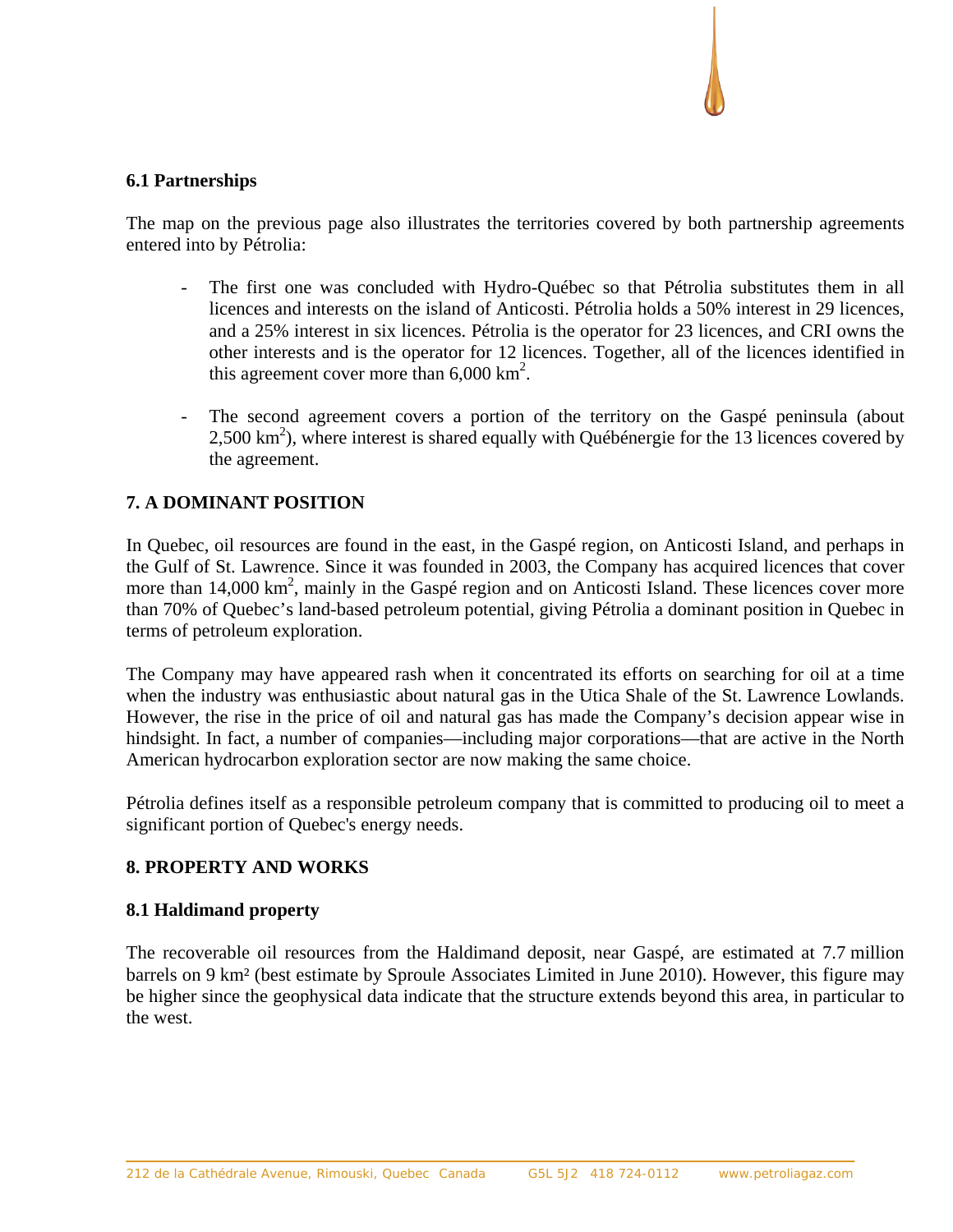## **8.1.1 Objectives**

In keeping with the Company's business strategy, putting the Haldimand deposit into production is the main priority. Pétrolia's projects show that drilling a horizontal well is the best way to achieve this objective in the short term.

Identifying volumes in addition to those already estimated is the second objective. These additional volumes could be associated with an extension of the reservoir beyond the perimeter initially established in the estimate or with the discovery of new reservoirs.

## **8.1.2 Studies and projects**

As a result of these studies and analyses, the Company now has a better understanding of the Haldimand reservoir and its production mechanism. The reservoir appears to be made up of a network of natural fractures that ensure the free flow of oil. This is an important discovery that may allow for conventional extraction, i.e. without having to resort to fracturing.

The next well, which will be drilled in fall 2012 and is the third well on this structure, could confirm the hypothesis that conventional extraction from this field is possible and profitable.

The following flowchart illustrates the planned work and potential decisions to be made as the next well is drilled.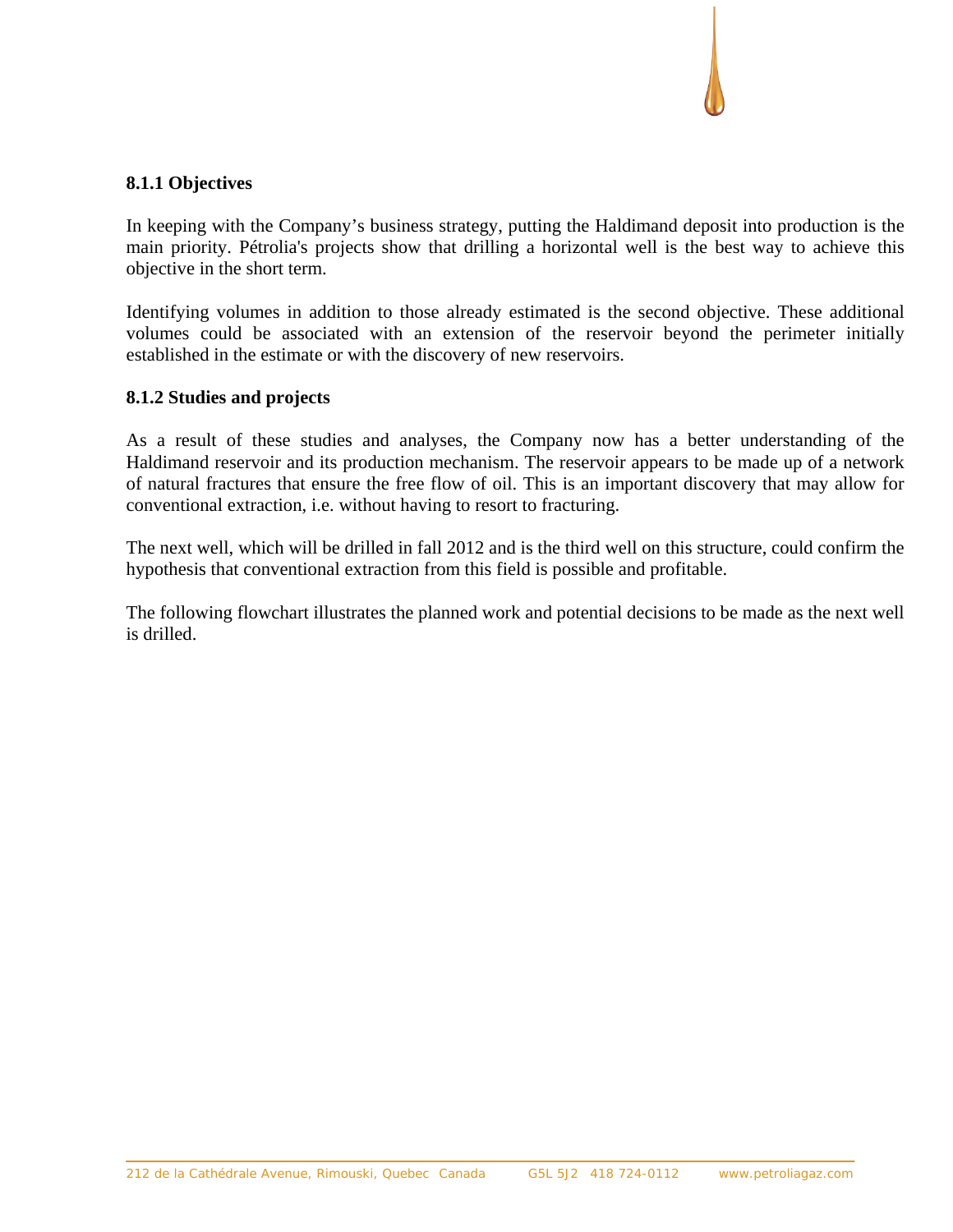

| <b>Stages leading to output</b>              |  |
|----------------------------------------------|--|
| Application for a production lease           |  |
| <b>Public hearing</b>                        |  |
| <b>Consultation (city and citizens)</b>      |  |
| Development of a site plan                   |  |
| <b>Profitability study</b>                   |  |
| <b>Drilling in Haldimand (no fracturing)</b> |  |
| Meeting with the public                      |  |

## **8.1.2.1 Studies**

Studies were conducted in the first quarter to understand the deposit's natural permeability mechanism. The distribution of hydrocarbons was also studied to identify the areas likely to be the most productive. These studies were intended to determine the trajectories of new directional wells in order to optimize the natural productive potential. The drilling of the next well should provide a better understanding of the scope of the Haldimand structure and confirm the resources.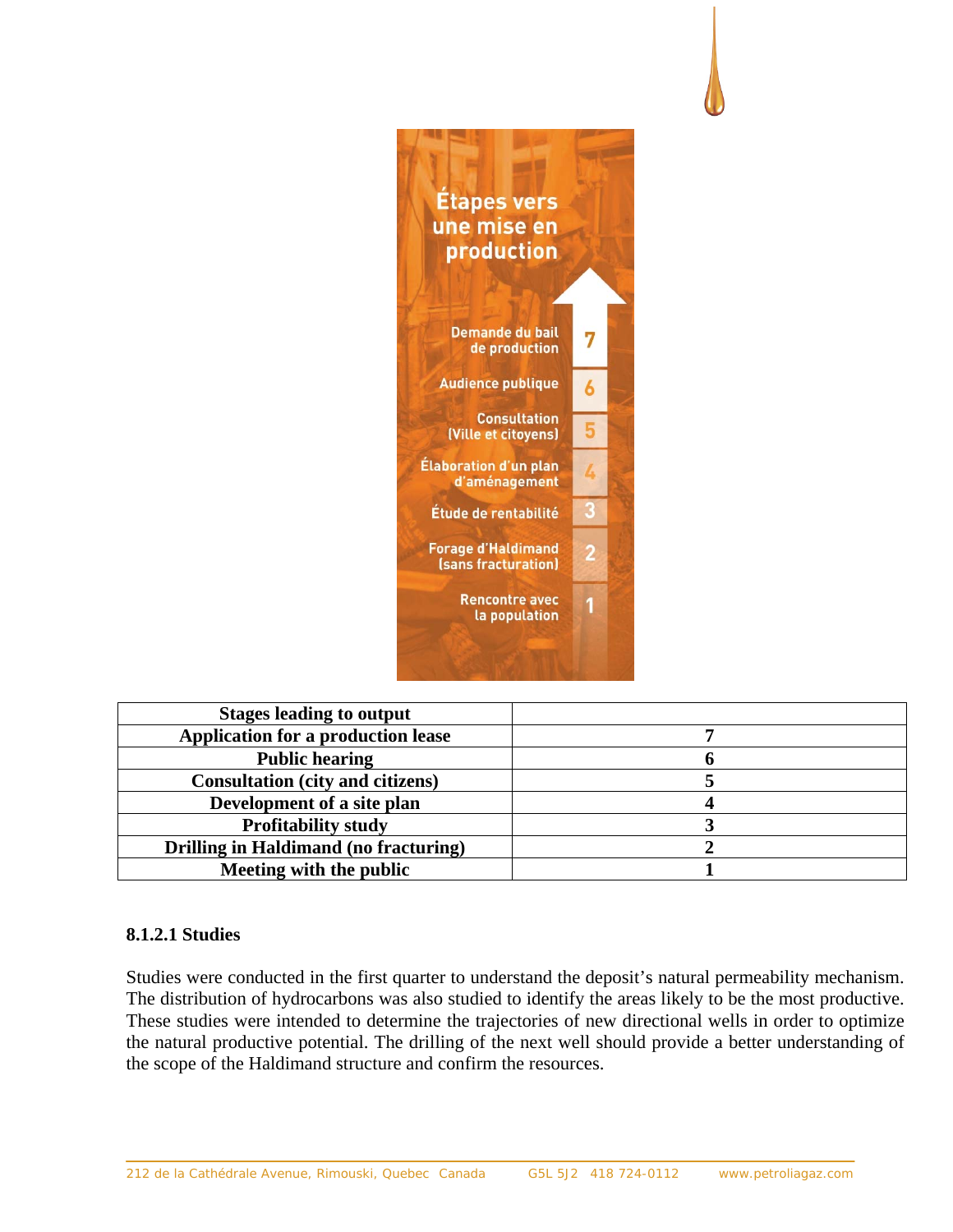

The construction of the first version of a digital model of the deposit has now been completed. This model will be used to integrate the results of the next well on the structure (Haldimand No. 4) and to plan future work.

## **8.1.2.2 Work**

Preparatory work for the drilling of a third well was completed in the third quarter. The services of Precision Drilling and rig 501 were retained. Drilling for the Haldimand No. 4 well will begin after the Bourque No. 1 and Bourque No. 2 wells are drilled.

The Haldimand No. 4 well, for which Pétrolia has received a drilling licence from the Ministère des Ressources naturelles et de la Faune (MRNF), will reach a total depth of 1,087 metres and its horizontal section will be 2,000 metres long. Drilling for this well will begin in fall 2012. No hydraulic fracturing operations are contemplated.

Under the agreement with Québénergie, the latter will assume most of Pétrolia's participation costs for the Haldimand No. 4 well. A portion of the private financing announced in April 2012 will be used to cover Pétrolia's share of the costs of this third round of drilling on Haldimand, in accordance with the partnership agreement with Québénergie.

## **8.1.3 Environmental studies and work**

Concurrently with these studies, the Company is developing a plan to acquire scientific and environmental monitoring information.

The Company is working with scientists from various Quebec universities (INRS and UQAC) to learn how its work impacts the social and physical environment. Begun in the first quarter of this fiscal year, this project will continue over the next five years.

As such, in fall 2011, the INRS undertook a hydrogeological assessment of the Haldimand peninsula and set up a monitoring mechanism for Pétrolia's oil operations. Surface drilling was performed and water samples taken to construct a hydrogeological model of the peninsula. As the following table shows, the first phase work has progressed significantly since the program was launched:

| <b>Field activities</b>          | <b>Planned</b> | Work completed to<br>date | To be<br>completed |
|----------------------------------|----------------|---------------------------|--------------------|
| 1. Drilling operations           | 17             | 13                        | 4*                 |
| 2. Hydraulic tests               | 20             | 15                        | h                  |
| 3. Water samples and<br>analysis | 75             | 70                        |                    |
| 4. Water table monitoring        | 3              |                           |                    |

The INRS will be responsible for designing the plan and monitoring the work. The information and results from this study and five-year monitoring plan will be released periodically.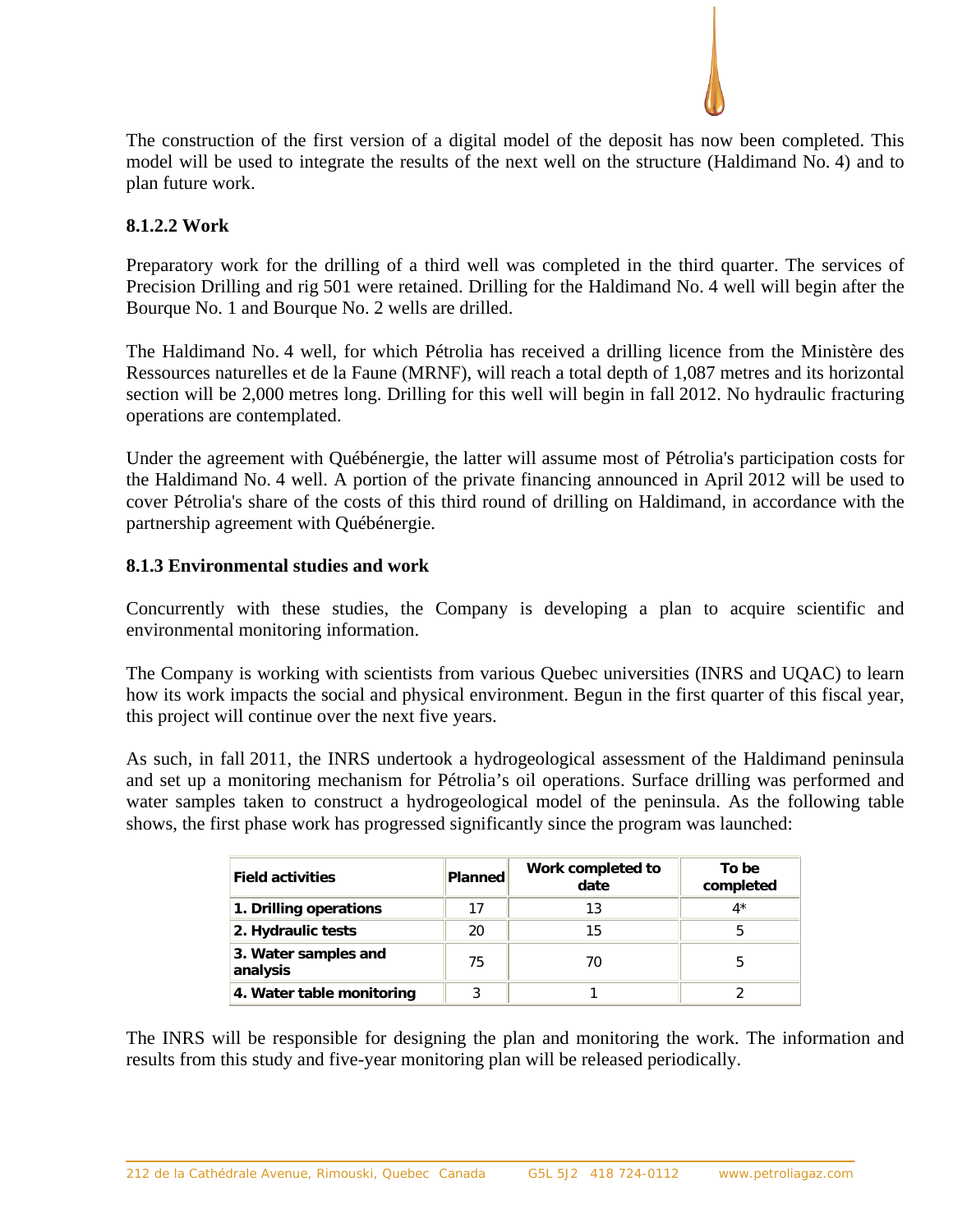

Industry stakeholders were also invited to participate in this project, and liaisons with the latter are ensured by the UQAC Chaire d'Éco-conseil. More specifically, other than the training and publication aspects of its scientific research mission, the Chaire d'éco-conseil aims to promote dialogue from an environmentally responsible perspective between the various stakeholders interested in petroleum development.

Pétrolia is very proud of its innovative relationship with Quebec's universities, established from the earliest stages of its activities, as well as the universities' collaboration with industry stakeholders.

## **8.2 Tar Point property**

Drilled in 2009 and located 15 kilometres southeast of the Haldimand wells, this well has bottomed out at 2,434 metres. It crosses the entire York River Formation as well as part of the Indian Cove Formation.

There were few signs of oil in the York River Formation but light crude was found during a production test on a fractured zone of the Indian Cove Formation.

## **8.2.1 Objectives**

The objective is to demonstrate the Indian Cove Formation's capacity for commercial oil production. Since signs of oil have been systematically observed in this formation, this area offers an interesting exploration opportunity in the Gaspé.

## **8.2.2 Studies and projects**

The drilling results for Pétrolia-Tar Point No. 1 confirm Indian Cove's high hydrocarbon potential. The results of the injectivity test conducted in the first quarter have been analyzed. Pétrolia is continuing to study various ways to tap the potential of this formation.

### **8.3 Bourque property**

The Bourque property has potential for the discovery of conventional reservoirs. The Bourque project is very important to Pétrolia in view of the size of the potential discoveries and the interest that would be raised in the Company's other properties in the Gaspé region where similar geological conditions prevail.

A 3-D seismic survey carried out by Pétrolia in 2008 suggests the presence of a reef complex in the West Point Formation, an older geological formation than York River. This type of trap can store considerable quantities of hydrocarbons. The first trap is a pinnacle reef, the same as the Leduc reef in Alberta, in which giant oilfields have been discovered, marking a turning point for oil and gas exploration in that province. The second structure is a barrier reef.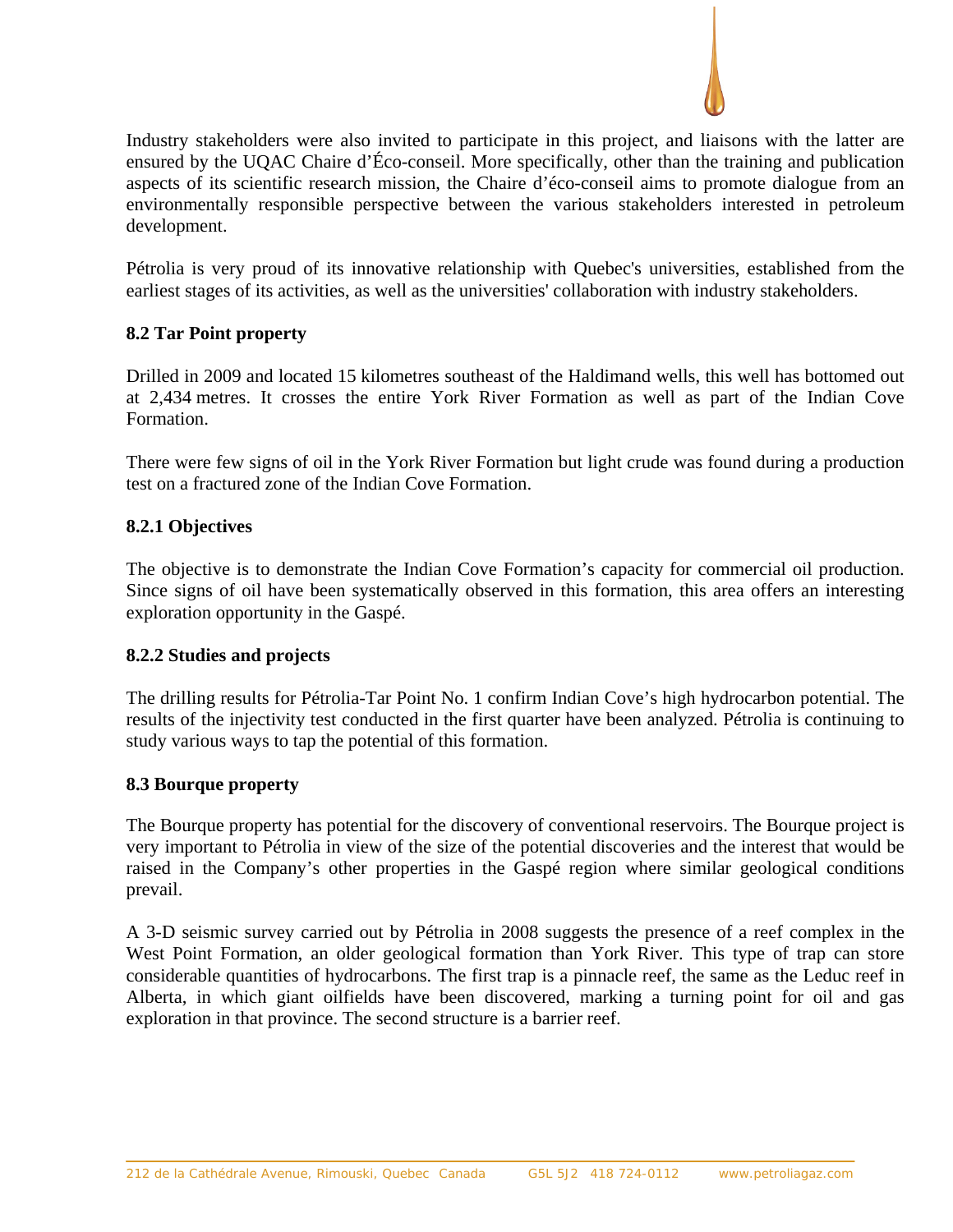## **8.3.1 Objectives**

Preparation for drilling has been completed. Target areas for two wells have been identified, and drilling programs have been submitted to the MRFN, which granted Pétrolia the necessary drilling licences in the third quarter.

Located 70 km west of Gaspé City, the Bourque project offers an opportunity to discover a significant conventional deposit. The total depth of the targets ranges from 2,000 to 3,200 metres. This project is also likely to generate significant economic spinoffs associated with raw material processing in the region.

## **8.3.2 Studies and projects**

The Bourque No. 1 and No. 2 drilling program was based on the recommendations of the supplemental impact assessment published by the New York State Department of Environmental Conservation. These programs meet and surpass the usual safety standards.

Drilling of the Bourque No. 1 well began on July 19, 2012, with the intention of reaching a barrier reef. Once the first well is complete, the drilling equipment will be moved to the Bourque No. 2 site for the second well. This drilling targets a pinnacle reef. It will take an estimated eight weeks to complete each of these wells.

Pétrolia has created a website dedicated to the Bourque project that gives visitors information on the project and allows them to track its progress (www.bourque.petroliagaz.com).

## **8.4 Anticosti property**

Anticosti Island meets the four criteria sought in a petroleum system, namely a highly productive source rock favourable to the production of petroleum, a good quality reservoir, impermeable cap rock, and the presence of numerous large-scale traps. This vast territory offers a number of potential oil plays.

Of these traditional oil exploration criteria, the development of source rock has attracted the most attention, due to its immense potential.

### **8.4.1 Shale oil**

The core sample extracted from the shale in summer 2010 at the Macasty Formation (Pétrolia Corridor Chaloupe No. 1 well) has created a new potential oil play on Anticosti Island. This formation is the lateral equivalent of the Utica Formation in Ohio, which has garnered significant industry attention, showing that this formation is capable of producing substantial volumes of oil and gas.

The studies done by a Weatherford laboratory in Houston and by Schlumberger Canada confirm that the Macasty shales contain considerable quantities of oil and that the formation has the characteristics required to develop this potential oil play.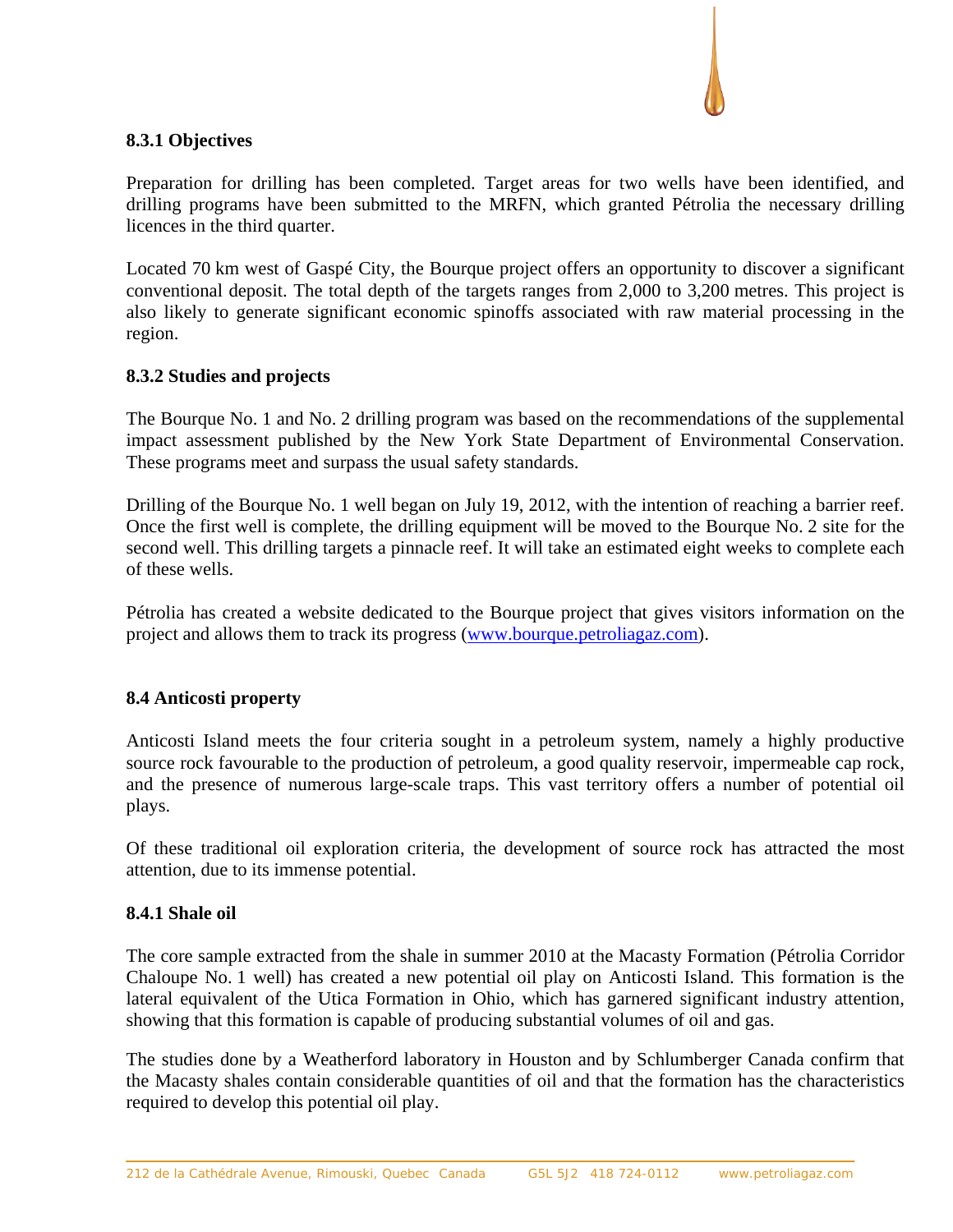

On June 29, 2011, Pétrolia unveiled the estimate of the Macasty shale in-place oil reserves conducted by Sproule Associates Limited, a petroleum consulting firm based in Calgary. Sproule's best estimate for the total volume of initially-in-place oil in the Macasty shale (covered by licences in which Pétrolia has an interest) is 30.9 billion barrels. There is a 10% probability that this volume is equal to or greater than 48.2 billion barrels (high estimate), and a 90% probability that it amounts to at least 19.8 billion barrels. The Company's interests cover more than  $6,000 \text{ km}^2$ .

Moreover, on December 1, 2011, Pétrolia revealed new test results similar to those for the Utica shale in Ohio. These new tests were carried out by the laboratories of a major independent oil company recognized as an industry leader in shale oil and gas production and exploration. The results are more encouraging than those released by the partners on February 9, 2011, and confirm the high oil and gas production potential of the Macasty Formation. The following table illustrates these results.

| Parameters             | Macasty shales                                             |
|------------------------|------------------------------------------------------------|
| Mineralogy (average %) | quartz 35, plagioclase 7, carbonate 10, clays 28, other 20 |
| Total depth            | $40 \text{ m}$ (130 ft.)                                   |
| Total porosity         | 2.4 to 5.1% (average: $3.6\%$ )                            |
| Oil saturation         | 25.0 to 31.3% (average: 27.8%)                             |
| Gas saturation         | 37.5 to 45.9% (average: 40.9%)                             |
| Water saturation       | $ 25.2 \text{ to } 38.1\%$ (average: 31.3%)                |
| Permeability           | 197 to 739 nD (average: 479 nD)                            |
| Total organic carbon   | 2.38 to 5.74 wt % (average: 4.34 wt %)                     |
| Thermal maturity       | 8.9 (% Ro) (calculated from Tmax)                          |

Lastly, a petrophysical study conducted in the second quarter showed that the Macasty shale compares favourably with the Utica shale in Ohio.

## **8.4.2 Work**

Over the last quarter, Pétrolia began developing an exploration program for 2012 concerning shale oil targets. These projects include analyzing drill cuttings and core samples, carrying out stratigraphic surveys intended to gather new cores, and carrying out fracturing fluid compatibility tests. The program should be completed in the coming quarter so as to begin implementation in summer 2012.

## **8.4.3 Conventional targets**

Conventional structural exploration has been carried out on the island since 1960 but to date has yielded no conclusive results.

Semi-conventional fault trough exploration was more recently conducted by Shell, Hydro-Québec and Corridor Resources Inc. This type of exploration, known in industry jargon as "sags," was very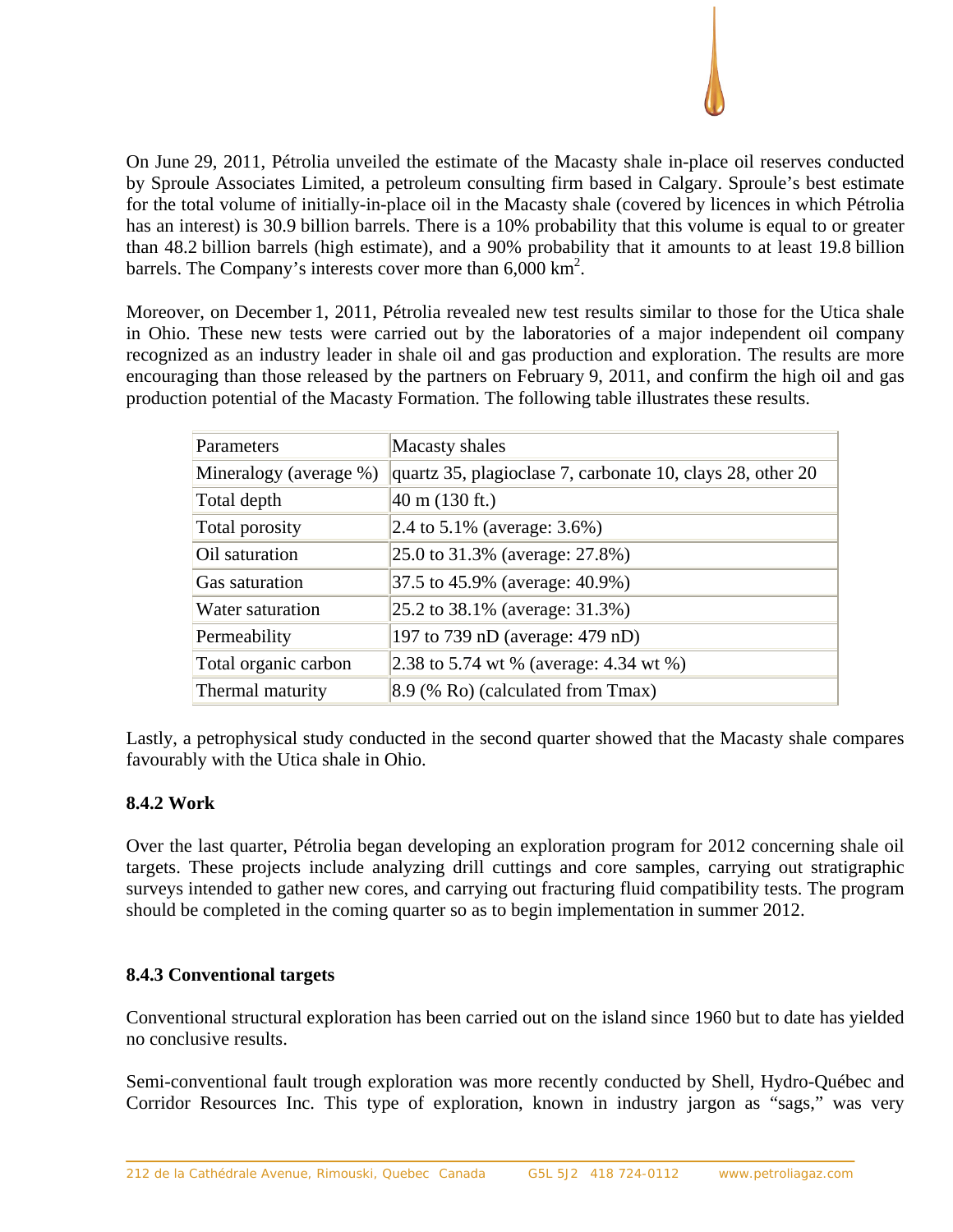

successful in the Appalachian Basin (Ontario and New York State). Although exploration by Pétrolia and Corridor in 2010 failed to meet expectations in terms of discoveries, it did confirm the existence of very high quality reservoirs associated with fault troughs (production of 5,000 barrels of salt water per day in the Pétrolia Saumon Corridor No. 1 well).

However, these opportunities are not a priority for the Company, which prefers to focus on developing the potential at Macasty.

## **8.4.4 Search for partners**

The exploration program on Anticosti Island, particularly with regard to the Macasty shales, is currently in the early stages. More work will be required to determine the potential for commercial recovery of shale resources before the development phase can be contemplated.

Developing Anticosti Island will require considerable capital. Finding partners with the requisite financial and technical resources is therefore a priority. Pétrolia is currently assessing its options in the best interests of its shareholders.

## **8.4.5 Environmental research project**

Pétrolia has confirmed that, as a private-sector partner, it will support the work of Université Laval's Anticosti Chair. A project has been developed to determine the impact of oil operations on the behaviour of white-tailed deer, an important economic and tourism resource for Anticosti Island. The Anticosti Chair has received confirmation from the Natural Sciences and Engineering Research Council of Canada (NSERC) that its budget will be renewed. Pétrolia is proud to be associated with the Anticosti Chair's work. This research will provide the knowledge needed to improve practices and promote eco-friendly development. Our contribution (\$200,000 over five years) attests to the Company's engagement in the communities in which it operates.

Furthermore, Pétrolia intends to implement an approach similar to that being used on the Haldimand Peninsula, in order to characterize the regional hydrogeological system and ensure that exploration projects continue. Discussions have been initiated with the INRS in view of putting the first infrastructures in place between by the end of 2012. Although not mandatory, these projects form part of Pétrolia's responsible approach to the physical and human environment in which the Company operates.

### **8.5 Other properties**

A seismic program was prepared for the Gaspésia property to find a drilling target on a potential trap discovered during a 2008 survey. On July 16, the MRNF issued the geophysical surveying licence required to carry out the survey, which has not yet been scheduled.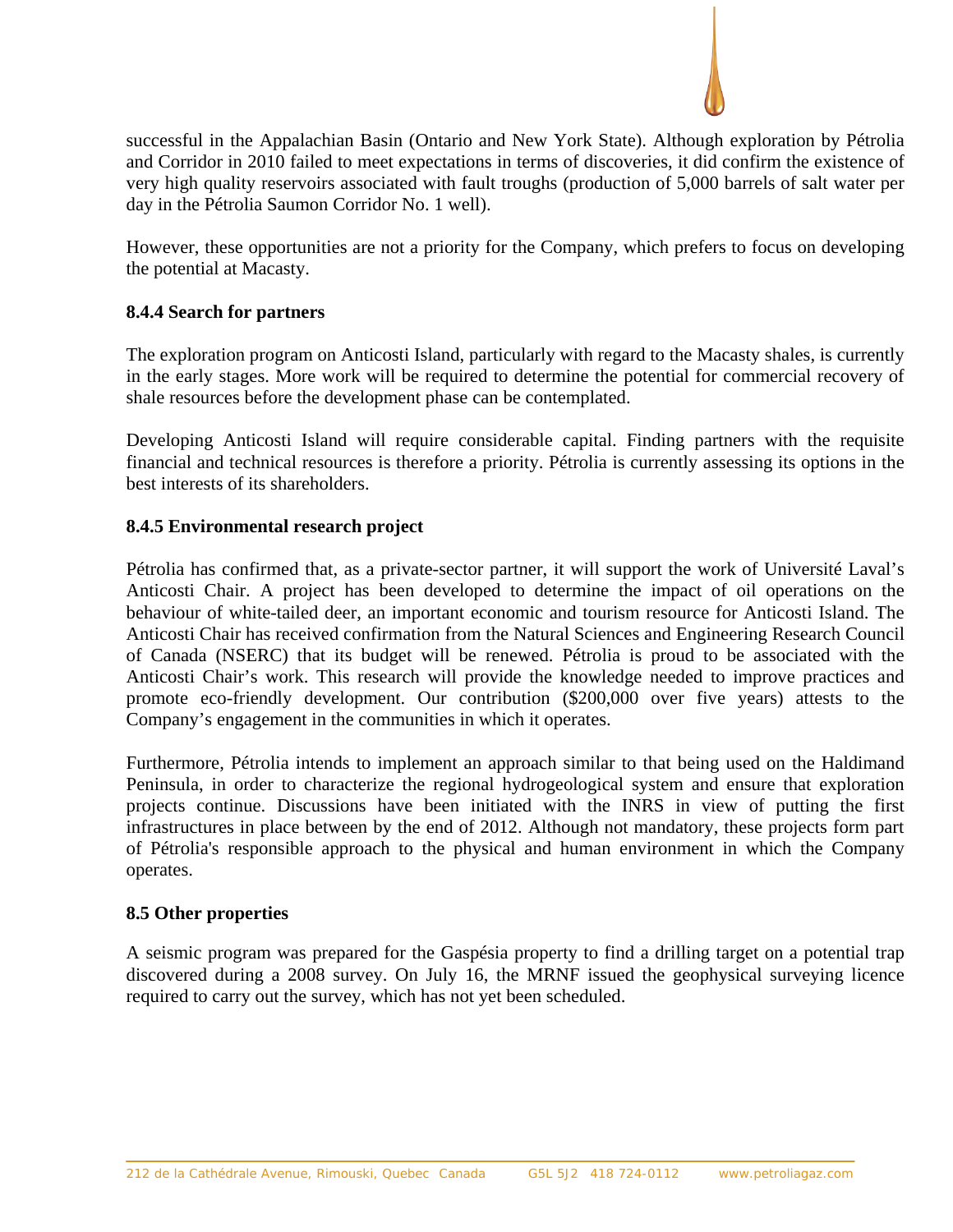

Given that thermal maturity studies indicate that gas is more likely to be discovered in this target, the Company has made it a priority to develop the Haldimand property. However, the potential emergence of gas projects in the region could cause the Company to rethink its priorities and rekindle interest in a drilling project in the Gaspésia property.

The status of licences in New Brunswick has not changed. Pétrolia will continue monitoring the situation in this province.

## **9. CHANGES TO THE LEGISLATIVE AND REGULATORY FRAMEWORK**

In the last quarter, the Quebec Minister of Finance's Budget Speech expressed the government's interest in developing the oil and gas potential of Eastern Quebec.

The highlights of this Speech were:

- The proposal of a new royalty regime applicable to oil production
- The possibility of government participation in developing the potential

The proposed new royalty regime must be adopted by the National Assembly before coming into effect. When the parliamentary session ended in June, the bill enabling the proposal to be implemented had not yet been passed.

Under the proposed new regime, royalty rates could reach 40% of the value of production in some cases. In the interim, the oil royalty regime that has been in force for several years, under which rates vary from 5% to 12.5%, continues to apply.

The Minister of Finance also showed some openness to implementing special measures to take into account the special situation on Anticosti Island. Pétrolia is prepared to work with the Minister to define the conditions that will ensure a balance in order to develop this region's vast potential.

As regards the government's equity participation, as mentioned earlier, Pétrolia has secured its first private placement from Investissement Québec. The \$10 million placement will be used to develop the Haldimand and Bourque properties.

## **10. MANAGEMENT ANALYSIS OF FINANCIAL INFORMATION**

### **10.1 Operating results and cash position**

For the third quarter, the Company's revenues consisted of interest on short-term investments of \$46,848, compared with \$33,665 in the third quarter of 2011 and project management and rental income of \$444, compared with \$17,708 for the third quarter of 2011.

The increase in interest income stems from the increase in cash flow.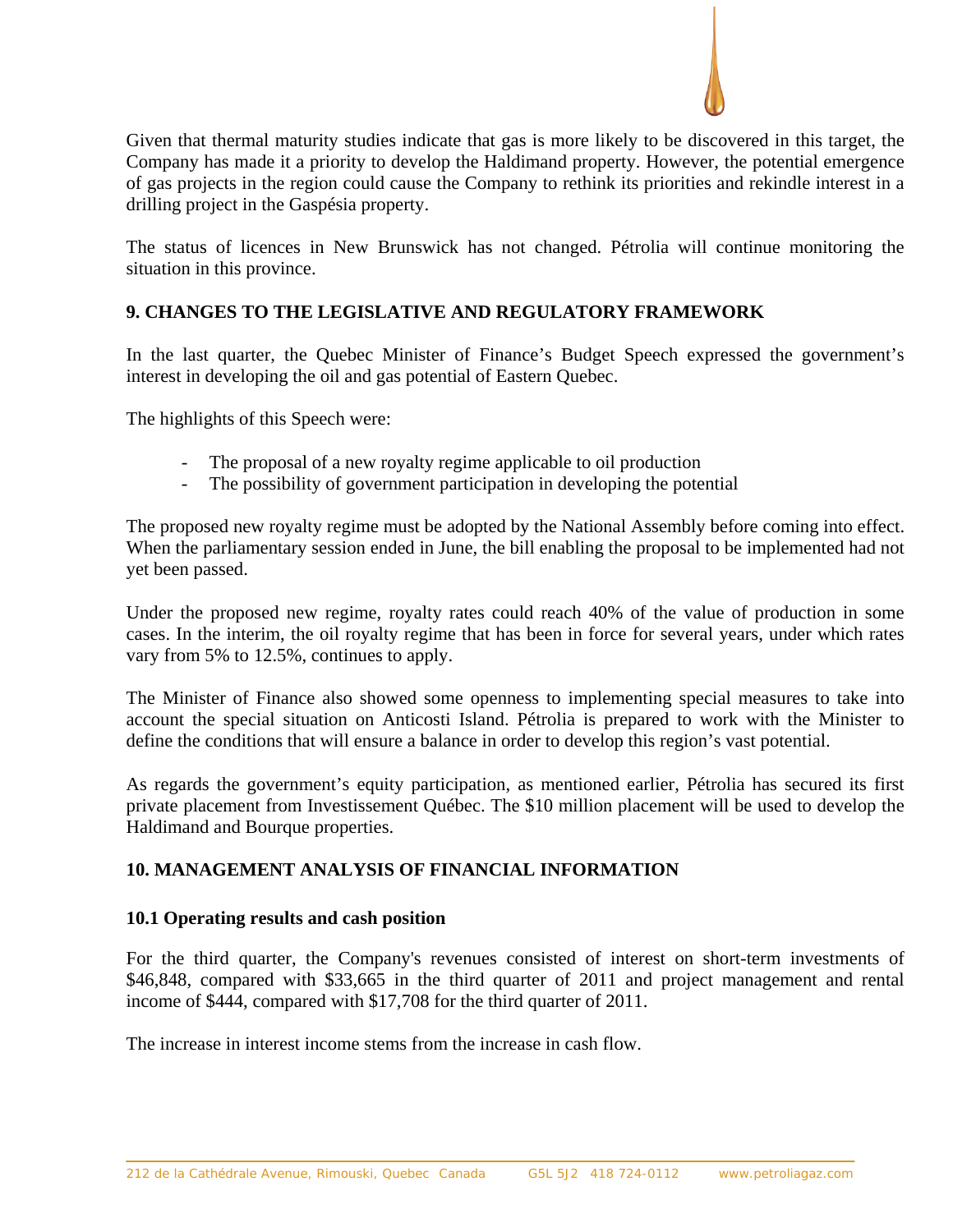

As at June 30, 2012, the Company had cash and cash equivalents of \$20,073,562 and working capital of \$20,817,073. Management believes that it has sufficient cash to meet its current obligations and relies on its ability to raise capital through public offerings and negotiated private placements.

During the quarter, the Company issued 11,681,552 shares for a consideration of \$15,994,853, pursuant to the exercise of stock options, share warrants and a new share issue.

For the third quarter of 2012, the Company recorded a loss of \$675,032, compared to a loss of \$672,511 in Q3 2011.

## **10.2 Analysis of operating and administrative expenses**

Operating and administrative expenses rose \$102,372.

The main differences in the administrative expenses are as follows:

- Salaries and benefits: Operations-related payroll increased slightly. Administrative and technical staff was hired.
- Promotion and entertainment: The increase in expenses is mainly due to the commissioning of a survey.
- Professional fees: Fees were incurred for a strategic study, recruitment, the search for funding and to settle legal disputes.
- Rent: Lease expenses rose in 2011, mainly due to the expansion of the Québec City offices.

|                                   |            | <b>Under IFRS</b> |                 | <b>Under Canadian GAAP</b> |            |              |                 |                  |
|-----------------------------------|------------|-------------------|-----------------|----------------------------|------------|--------------|-----------------|------------------|
|                                   | 2012       | 2012              | 2011            |                            | 2011       |              |                 | 2010             |
|                                   | June       | <b>March</b>      | <b>December</b> | <b>September</b>           | June       | <b>March</b> | <b>December</b> | <b>September</b> |
|                                   | \$         | \$                | \$              | \$                         | \$         | \$           | \$              | \$               |
| Revenue                           | 3,582      | 8,896             | 19,270          | 75,160                     | 51,373     | 45,386       | 6,522           | (46, 658)        |
| Net earnings<br>(net loss)        |            |                   |                 |                            |            |              |                 |                  |
|                                   | (675, 032) | (699, 230)        | (1,150,642)     | (443, 251)                 | (488, 636) | (384, 846)   | 3,477,401       | (330,057)        |
| Net earnings (net loss) per share |            |                   |                 |                            |            |              |                 |                  |
| <b>Basic</b>                      | (0.012)    | (0.013)           | (0.022)         | (0.010)                    | (0.010)    | (0.008)      | 0.0695          | (0.0068)         |
| <b>Diluted</b>                    | (0.012)    | (0.013)           | (0.022)         | (0.010)                    | (0.010)    | (0.008)      | 0.0571          | (0.0068)         |

## **10.3 Summary of quarterly results**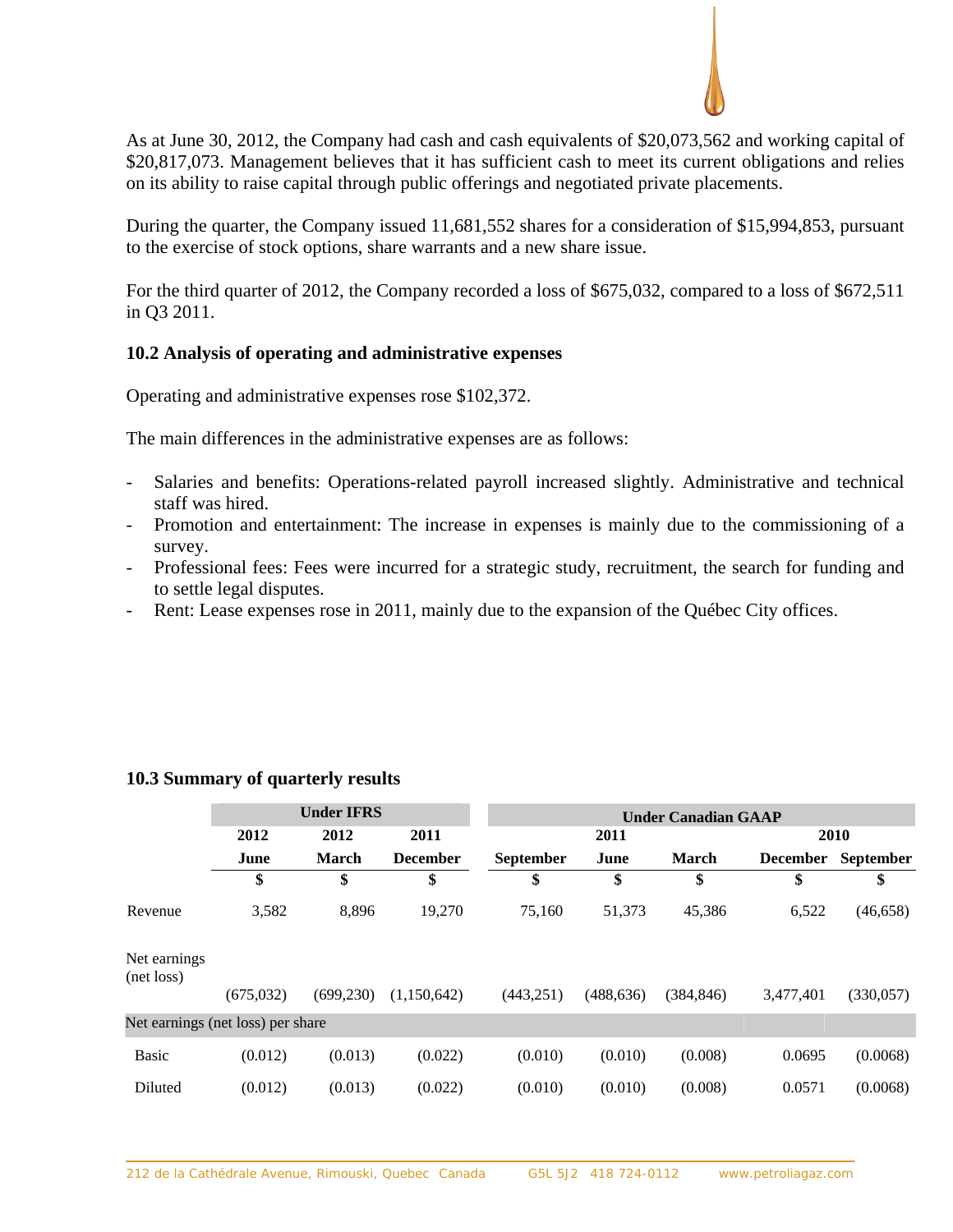

Revenue essentially consists of interest earned for each quarter. Revenue for the fourth quarter of 2010 was negative mainly due to the reclassification of petroleum reserve assessment income of the first three quarters of 2010, which was charged against deferred exploration expenses. General and administrative expenses were fairly stable from quarter to quarter. The main changes in quarterly losses or earnings are explained as follows:

| 2010–December  | Recognition of share-based compensation of \$82,800 and a \$5,158,607<br>gain on disposal of interests in certain licences.                          |
|----------------|------------------------------------------------------------------------------------------------------------------------------------------------------|
| 2011–February  | Recognition of share-based compensation expense of \$71,400.                                                                                         |
| $2011-May$     | Recognition of share-based compensation expense of \$160,750.                                                                                        |
| 2011–September | Restatement of all share-based compensation for the year using the graded<br>vested method; this restatement had a non-monetary impact of \$185,258. |
| 2011–December  | Recognition of share-based compensation expense of \$558,992.                                                                                        |
| 2012-March     | Recognition of share-based compensation expense of \$80,700.                                                                                         |
| $2012 - June$  | Recognition of the bonus paid to employees and management in the<br>amount of \$188,000.                                                             |

## **10.4 Related party transactions**

The Company's related parties include other related parties and key management personnel, as described below.

Unless otherwise indicated, none of the transactions involve special terms or conditions and no guarantees were given or received. Outstanding balances are usually settled in cash.

### **Transactions with key management personnel**

Key management personnel remuneration includes the following expenses: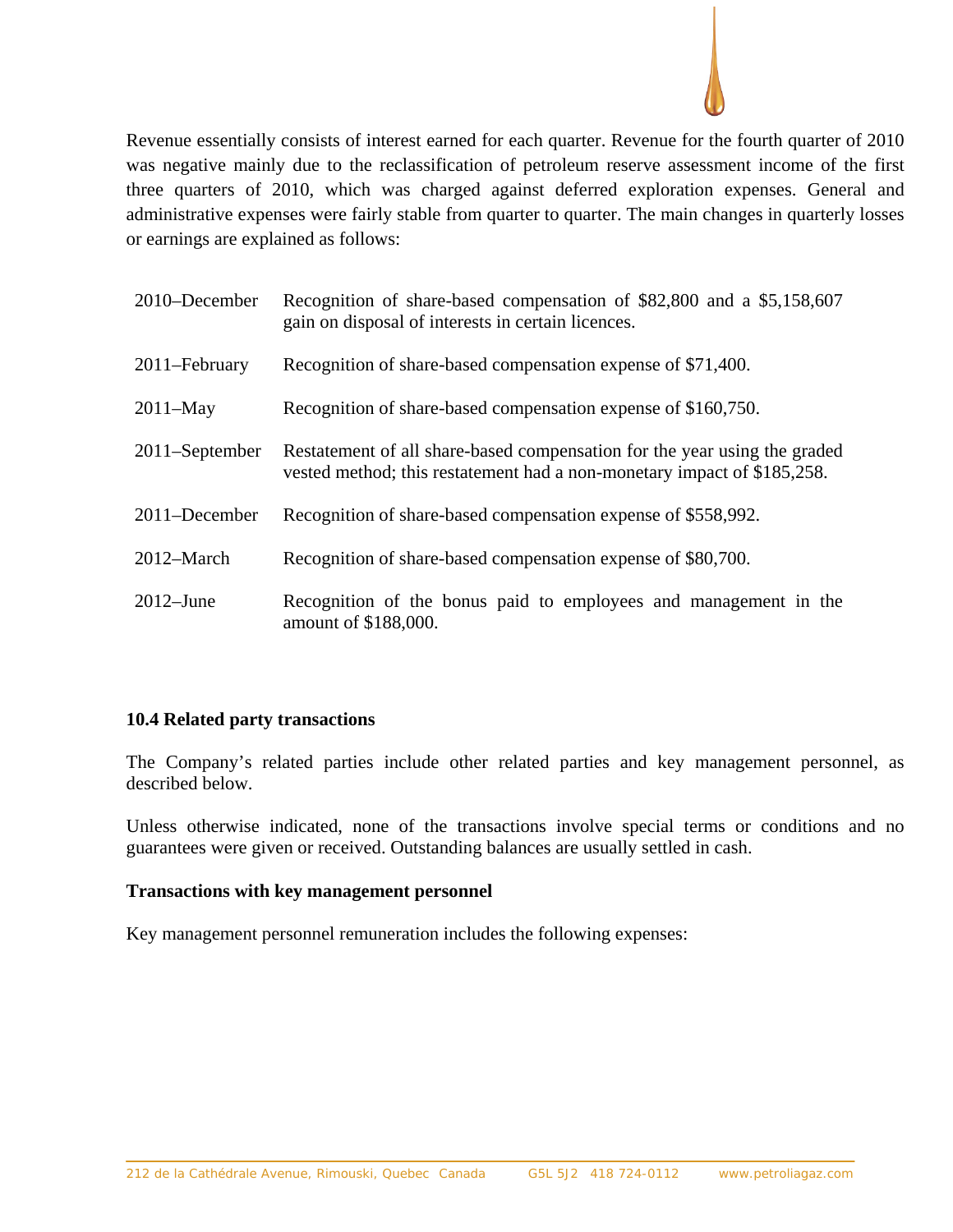|                               | Nine months ended<br>June 30 |         |
|-------------------------------|------------------------------|---------|
|                               | 2012                         | 2011    |
|                               | \$                           | \$      |
| Short-term employee benefits: |                              |         |
| Salaries and benefits         | 419,135                      | 270,265 |
| Attendance fees               | 94,915                       | 84,484  |
| Total short-term benefits     | 514,050                      | 354,749 |
| Share-based payments          | 410,944                      | 435,726 |
| Total remuneration            | 924,994                      | 790,475 |

## **Related companies**

Transactions were carried out with two companies whose main officer (holding a minority interest) also serves on Pétrolia's board:

|                                   | Nine months ended<br>June 30 |       |
|-----------------------------------|------------------------------|-------|
|                                   | 2011<br>2012                 |       |
|                                   | \$                           | \$    |
| Statement of financial position:  |                              |       |
| Exploration and evaluation assets | 2,394                        |       |
| Income:                           |                              |       |
| Other expenses                    | 6,830                        | 7,052 |

Accounts receivable from these companies is \$26,067 at June 30, 2012 (2011 – \$28,239).

Transactions were carried out with a director acting as a consultant for the Company:

|                                                                       |       | Nine months ended<br>June 30 |  |
|-----------------------------------------------------------------------|-------|------------------------------|--|
|                                                                       | 2012  | 2011<br>œ                    |  |
| Statement of financial position:<br>Exploration and evaluation assets | 2,062 | 3,469                        |  |

The balance owed to this director is \$0 as at March 31, 2012 (2011 – \$0).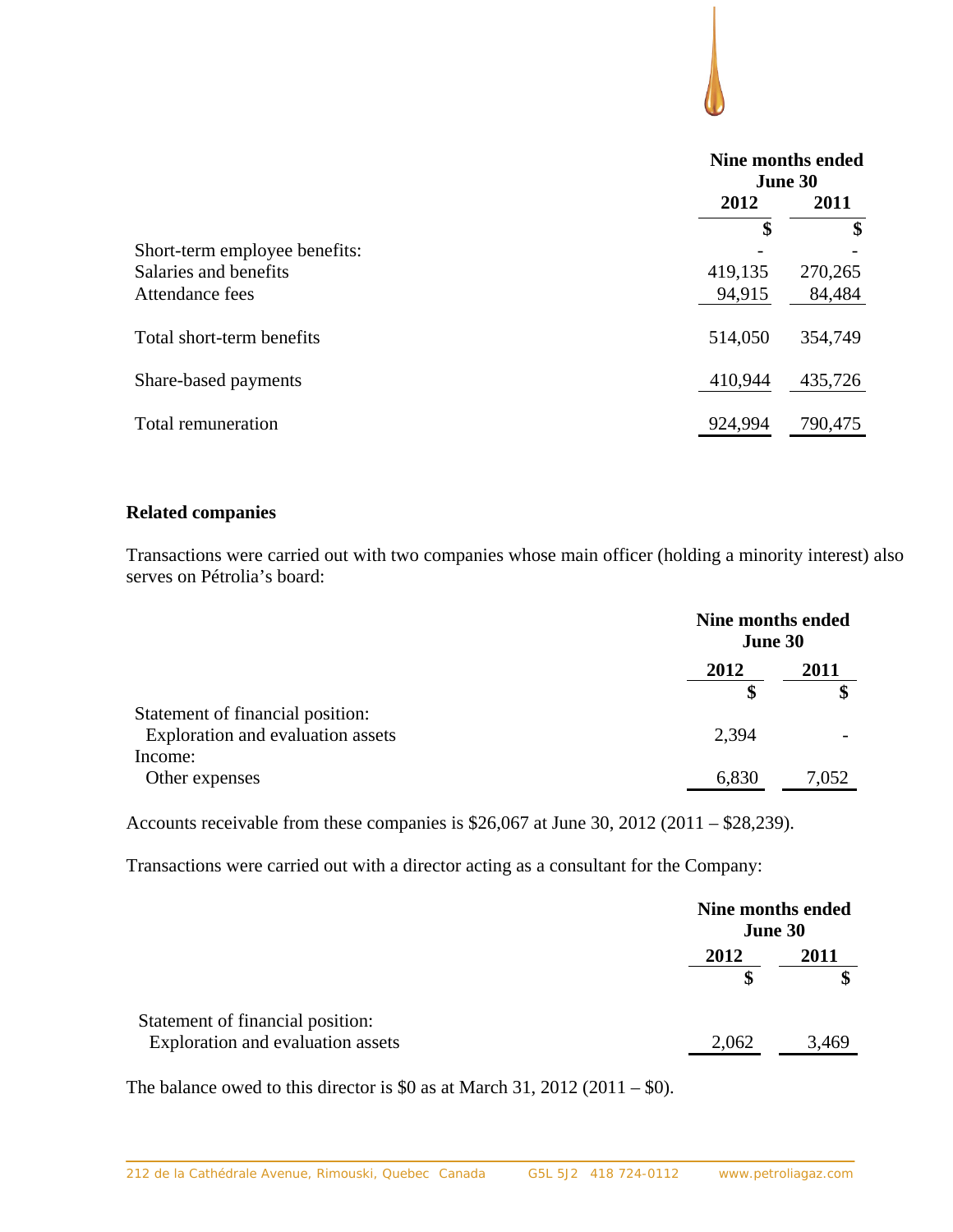The Company entered into the following transactions with a company whose director also sits on Pétrolia's Board:

|                       | Nine months ended<br>June 30 |        |
|-----------------------|------------------------------|--------|
|                       | 2012                         | 2011   |
|                       | \$                           | \$     |
| Income:               |                              |        |
| Salaries and benefits | 2,716                        | 17,193 |
| Office supplies       | 700                          | 800    |
|                       |                              |        |

The balance due from this company as at June 30, 2012 is  $$2,900 (2011 - $808)$ .

The Company entered into the following transactions with a close relative of a member of management, who provided services to the Company:

|                                                                   | Nine months ended<br><b>June 30</b> |            |
|-------------------------------------------------------------------|-------------------------------------|------------|
|                                                                   | 2012                                | 2011<br>\$ |
| Statement of financial position:<br>Property, plant and equipment | 8,607                               | 17,919     |
| Income:<br>Office maintenance                                     | 4,806                               |            |

The balance owing this supplier is \$0 as at June 30, 2012 (2011 – \$0).

Management considers that these transactions were concluded on an arm's length basis. These transactions took place in the normal course of business and were measured at their exchange value, which is the consideration established and accepted by related parties.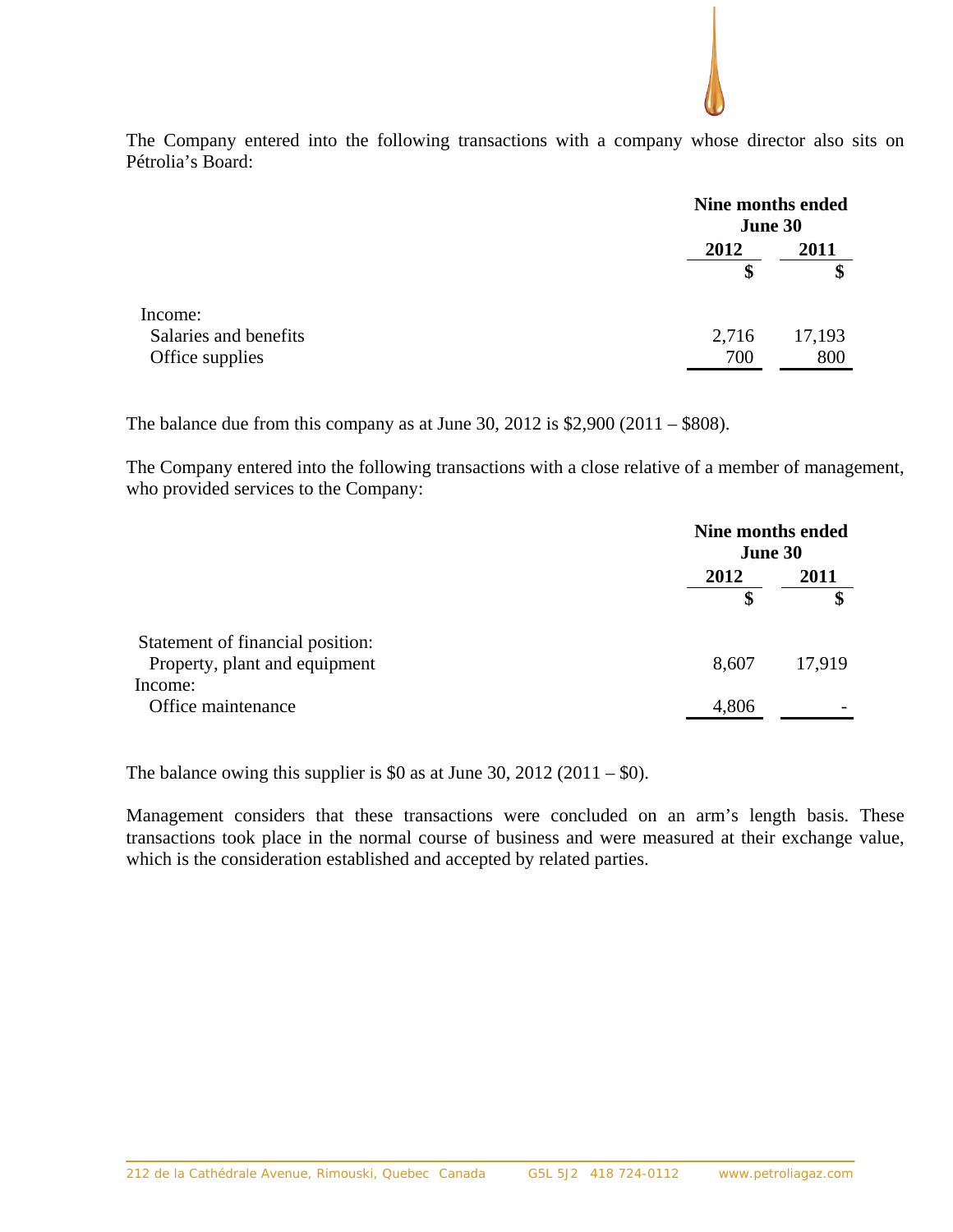## **Environment and letters of guarantee**

The Company's operations are subject to environmental protection legislation. Environmental consequences are difficult to predict, whether in terms of their outcomes, dates or impact. Currently, to the best of management's knowledge, the Company is operating in compliance with current legislation. Letters of guarantee in the amount of \$1,080,000 were issued in favour of the Ministère des Ressources naturelles to guarantee the work to shut down certain sites.

These letters are secured by guaranteed investment certificates (GICs) in an equivalent amount.

On January 5, 2012, a motion to institute proceedings (action on account) was filed against the Company. The amount claimed is \$198,832. The Company plans to contest the claims made in the motion since the supplier is unable to provide sufficient proof and documentation to justify the amounts invoiced. If the Court finds against the Company, there will be no impact on its financial results as the Company has made a provision for the full amount.

## **10.5 Standards and interpretations issued but not yet effective**

The following standards and amendments to existing standards have been published and are mandatory for the Company's accounting periods beginning on or after January 1, 2013, with earlier application permitted:

- IFRS 9, *Financial Instruments*, covers the classification and measurement of financial assets and financial liabilities.
- IFRS 10, *Consolidated Financial Statements*, ("IFRS 10") and IFRS 12, *Disclosure of Interests in Other Entities,* ("IFRS 12"). The first standard replaces IAS 27, *Consolidated and Separate Financial Statements* and SIC-12, *Consolidation – Special Purpose Entities*, and establishes principles for identifying when an entity controls other entities. The second standard establishes comprehensive disclosure requirements for all forms of interests in other entities, including joint arrangements, associates, and special purpose vehicles.
- IFRS 11, *Joint Arrangements*, ("IFRS 11") replaces IAS 31, *Interests in Joint Ventures*, and SIC-13, *Jointly Controlled Entities – Non-monetary Contributions by Venturers*, and requires a single method to account for interests in jointly controlled entities.
- Amended and re-titled IAS 27, *Separate Financial Statements*, and IAS 28, *Investments in Associates and Joint Ventures*, as a consequence of the new IFRS 10, IFRS 11 and IFRS 12.
- IFRS 13, *Fair Value Measurement,* provides a single source of fair value measurement and disclosure requirements in IFRS.
- Amendments to IAS 1, *Presentation of Financial Statements*, to require entities to group items within other comprehensive income that may be reclassified to net income.

The Company is currently evaluating the impact of adopting these standards and amendments on its financial statements.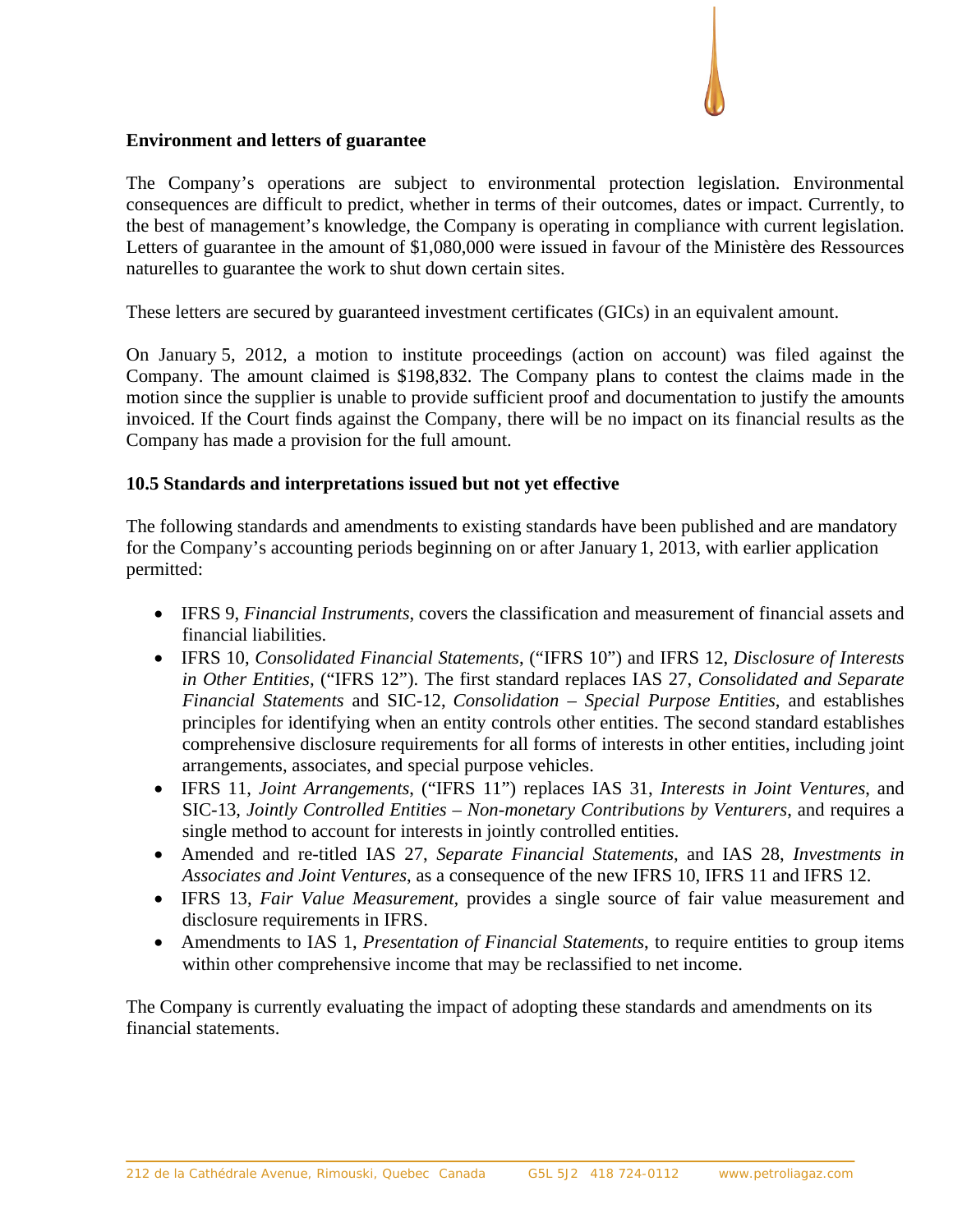## **10.6 Change in accounting standards**

## **Transition to IFRS**

The Company adopted International Financial Reporting Standards (IFRS) for its 2012 fiscal year, as required by the Accounting Standards Board of the Canadian Institute of Chartered Accountants. The first complete set of annual financial statements in accordance with IFRS will be those for the year ended September 30, 2012, including comparative information for the year ended September 30, 2011.

The Company provided information on its transition to IFRS in Notes 26 and 27 to its interim financial statements for the three-month period ended December 31, 2011. It gave a detailed description of its transition to IFRS, specifically the reconciliation of each item in financial statements initially prepared according to Canadian GAAP and those prepared according to IFRS.

## *Below are the key elements stemming from the transition:*

IFRS 1 (*First-time adoption*) provides guidance to entities on the general approach to be taken when first adopting IFRS. The underlying principle of IFRS 1 is retrospective application of IFRS, such that the opening balance sheet in the comparison financial statements is restated as though the Company had always applied IFRS, with the net incidence presented as a readjustment of the balance of retained earnings. However, IFRS 1 stipulates certain mandatory exceptions and authorizes certain optional exemptions to the retroactive application of these standards. Moreover, there are major differences between the previous accounting methods compliant with Canadian GAAP and the new ones compliant with IFRS. The following section provides a brief description of the prescribed exceptions, the exemptions used, and the differences between accounting methods compliant with GAAP and the new methods compliant with IFRS that have an impact on the Company.

### *First-time adoption – applicable exceptions and exemptions*

At the time of the transition, IFRS 1 dictates certain mandatory exceptions and optional exemptions to complete retroactive application. The following exceptions and exemptions were adopted by the Company:

### *Mandatory exceptions*

### a) Estimates

The estimates established by the Company according to IFRS as at the date of transition to IFRS are consistent with the estimates established on the same date according to the accounting standards in effect before the changeover, after adjustments to reflect all differences between accounting methods, where applicable.

### b) Derecognition of financial assets and liabilities

The financial assets and liabilities that were derecognized before October 1, 2010, according to GAAP, were not recorded according to IFRS.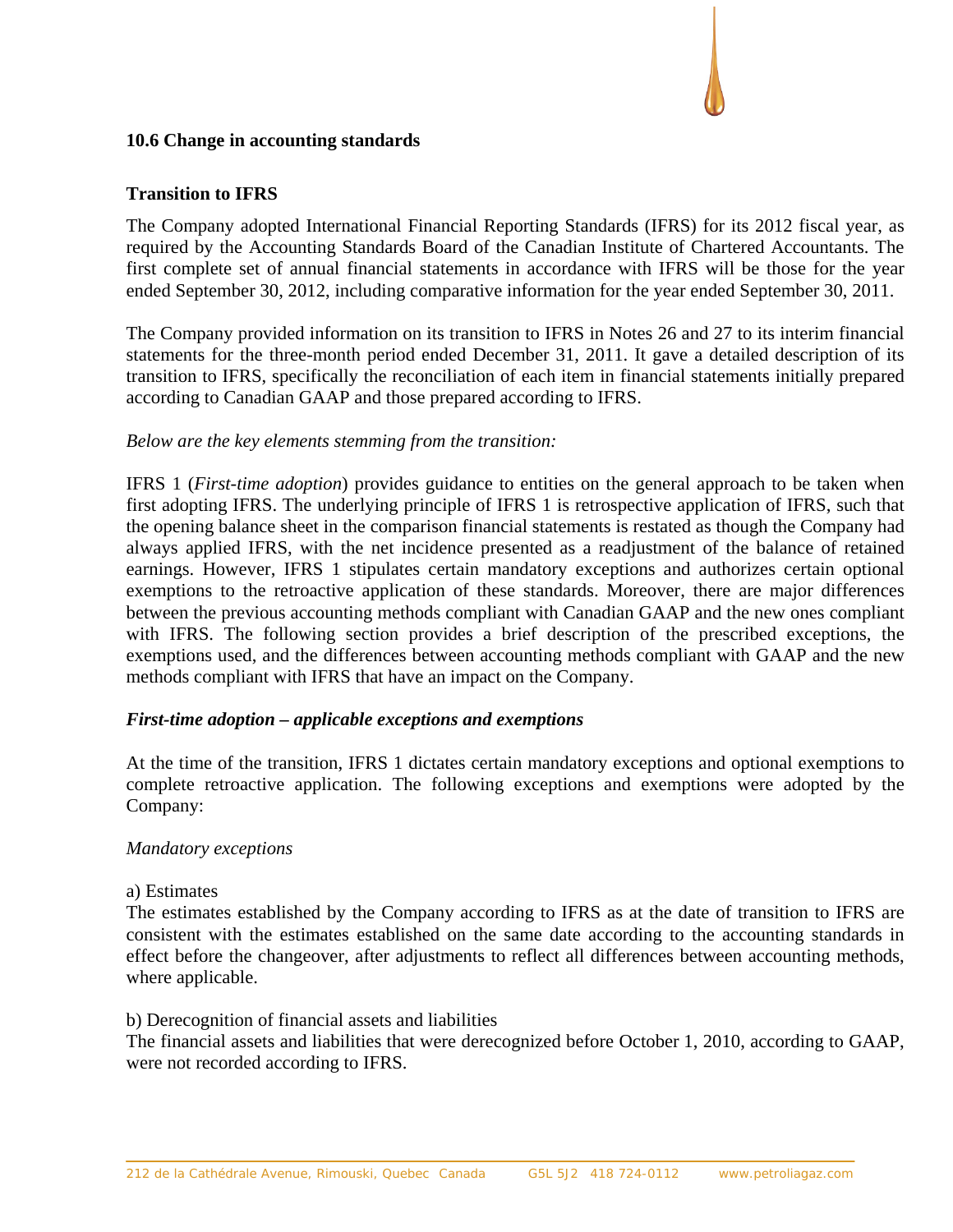## *Optional exemption*

The Company decided not to retroactively apply IFRS 2—"Share-based Payment"—to stock options granted before November 7, 2002, or to options granted after November 7, 2002, whose rights became acquired before the transition date, i.e. October 1, 2010.

## **10.7 Change in accounting standards**

The transition exemption elected by the Company for the transition from Canadian GAAP to IFRS as well as the additional information on an IFRS basis for the year ended September 30, 2011 considered relevant to an understanding of the interim financial statements for the three-month period ended December 31, 2011 are summarized in Note 26.

The effect of the Company's transition from Canadian GAAP to IRFS as at June 30, 2011 and for the three and nine months then ended is presented as follows:

- A) Reconciliation of equity and comprehensive income reported under Canadian GAAP and IFRS
- B) Adjustment to the statement of cash flows
- C) Notes to the reconciliations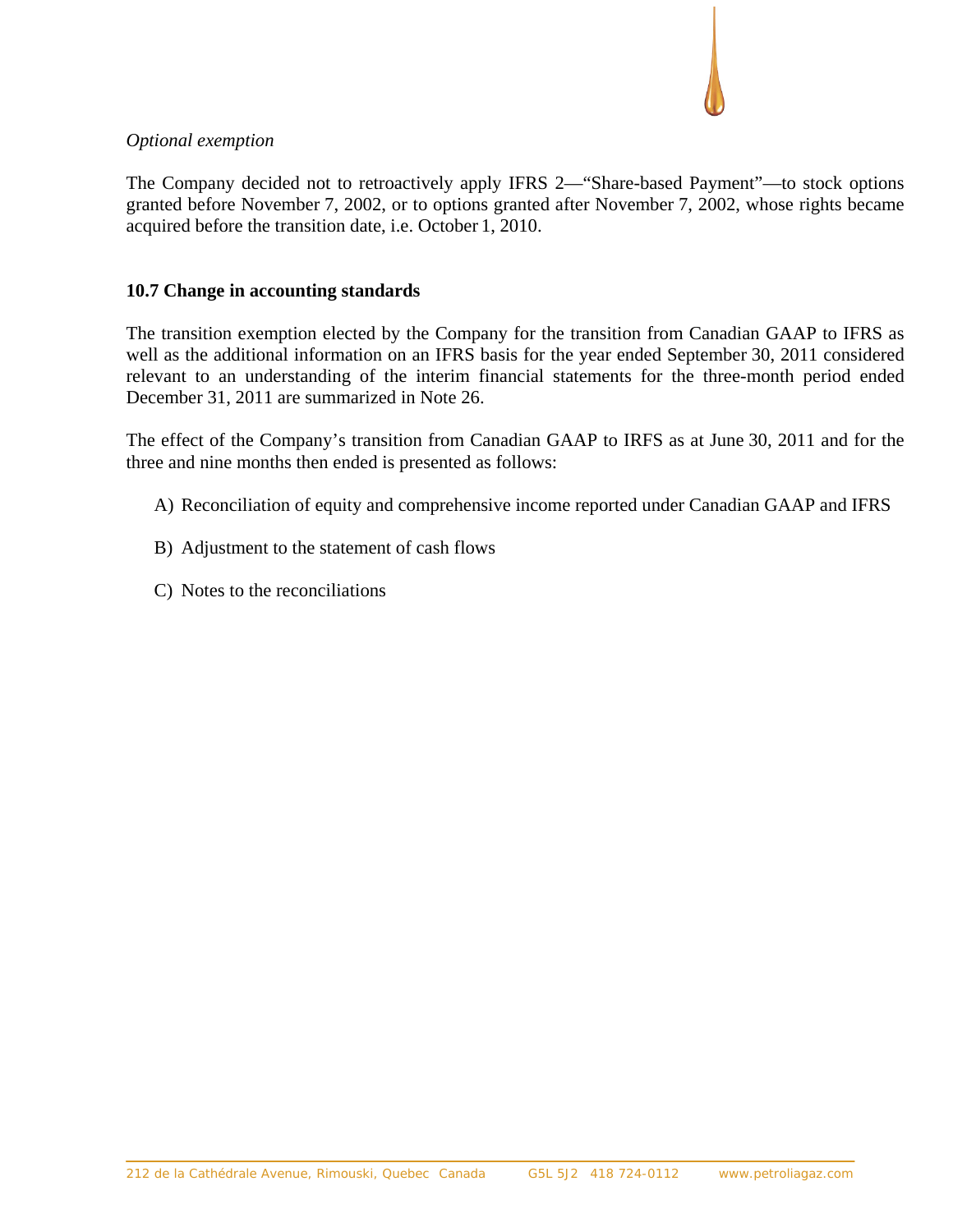## *A) Reconciliation of equity and comprehensive income reported under Canadian GAAP and IFRS*

|                                                | <b>Previous Canadian</b> |               | <b>Effect</b> of             | <b>IFRS</b> |                                            |
|------------------------------------------------|--------------------------|---------------|------------------------------|-------------|--------------------------------------------|
| <b>Canadian GAAP</b> items                     | <b>GAAP</b>              |               | transition to<br><b>IFRS</b> |             | <b>IFRS</b> items                          |
|                                                |                          |               |                              |             |                                            |
|                                                | \$                       |               | \$                           | \$          |                                            |
| <b>ASSETS</b>                                  |                          |               |                              |             | <b>ASSETS</b>                              |
| <b>CURRENT ASSETS</b>                          |                          |               |                              |             | <b>CURRENT</b>                             |
| Cash and cash equivalents                      | 5,690,762                |               |                              | 5,690,762   | Cash and cash equivalents                  |
| Receivables                                    | 3,628,483                |               |                              | 3,628,483   | Receivables                                |
| Inventories                                    | 67,248                   |               |                              | 67,248      | Inventories                                |
| Prepaid expenses                               | 54,374                   |               |                              | 54,374      | Prepaid expenses                           |
| Investments cashable during the next           |                          |               |                              |             | Investments cashable during the next       |
| fiscal year                                    | 754,331                  |               |                              | 754,331     | fiscal year                                |
|                                                | 10,195,198               |               | ٠                            | 10,195,198  | Total current assets<br><b>NON-CURRENT</b> |
| Capital assets                                 | 690,295                  |               |                              | 690,295     | Property, plant and equipment              |
|                                                |                          | a)            | 25,519,059                   | 25,524,055  | Exploration and evaluation assets          |
|                                                |                          | $\mathbf{c})$ | 4,996                        |             |                                            |
| Oil and gas properties                         | 3,158,029                |               | (3,158,029)                  |             |                                            |
| Deferred exploration expenses                  | 22,361,030               |               | (22, 361, 030)               |             |                                            |
|                                                | 26,209,354               |               | 4,996                        | 26,214,350  | Total non-current assets                   |
|                                                |                          |               | 4,996                        | 36,409,548  |                                            |
|                                                | 36,404,552               |               |                              |             | Total assets                               |
| <b>LIABILITIES</b>                             |                          |               |                              |             | <b>LIABILITIES</b>                         |
| <b>CURRENT LIABILITIES</b>                     |                          |               |                              |             | <b>CURRENT</b>                             |
| Trade and other payables                       | 1,361,776                |               |                              | 1,361,776   | Suppliers and other creditors              |
| Loan                                           | 2,243,310                |               |                              | 2,243,310   | Loans and borrowings                       |
|                                                | 3,605,086                |               |                              | 3,605,086   |                                            |
|                                                |                          |               |                              |             | <b>NON-CURRENT</b>                         |
| Future taxes                                   | 2,442,437                |               |                              | 2,442,437   | Deferred tax liabilities                   |
|                                                | 6,047,523                |               |                              | 6,047,523   | Total liabilities                          |
|                                                |                          |               |                              |             |                                            |
| <b>SHAREHOLDERS' EQUITY</b>                    |                          | b)            | 2,793,592                    |             | <b>EQUITY</b>                              |
|                                                |                          | b)            | (637,500)                    |             |                                            |
| Share capital                                  | 29,244,780               | e)            | (28, 315)                    | 31,372,557  | Share capital                              |
|                                                |                          |               |                              |             |                                            |
|                                                |                          |               | 185,264                      |             |                                            |
| Contributed surplus - Stock options            | 1,371,762                | $\mathbf{d}$  | 903,797                      | 2,460,823   | Other components of equity                 |
|                                                |                          |               |                              |             |                                            |
|                                                |                          |               |                              |             |                                            |
| Contributed surplus – Expired stock<br>options | 903,797                  | $\mathbf{d}$  | (903, 797)                   |             |                                            |
|                                                |                          |               |                              |             |                                            |
|                                                |                          | b)            | (2,793,592)                  |             |                                            |
|                                                |                          | c)            | (180, 268)                   |             |                                            |
|                                                |                          | b)            | 637,500                      |             |                                            |
| Deficit                                        | (1,163,310)              | e)            | 28,315                       | (3,471,355) | Deficit                                    |
|                                                | 30,357,029               |               |                              | 30,362,025  | Total equity                               |
|                                                | 36,404,552               |               |                              | 36,409,548  | Total liabilities and equity               |
|                                                |                          |               |                              |             |                                            |

#### **Statement of financial position as at June 30, 2011**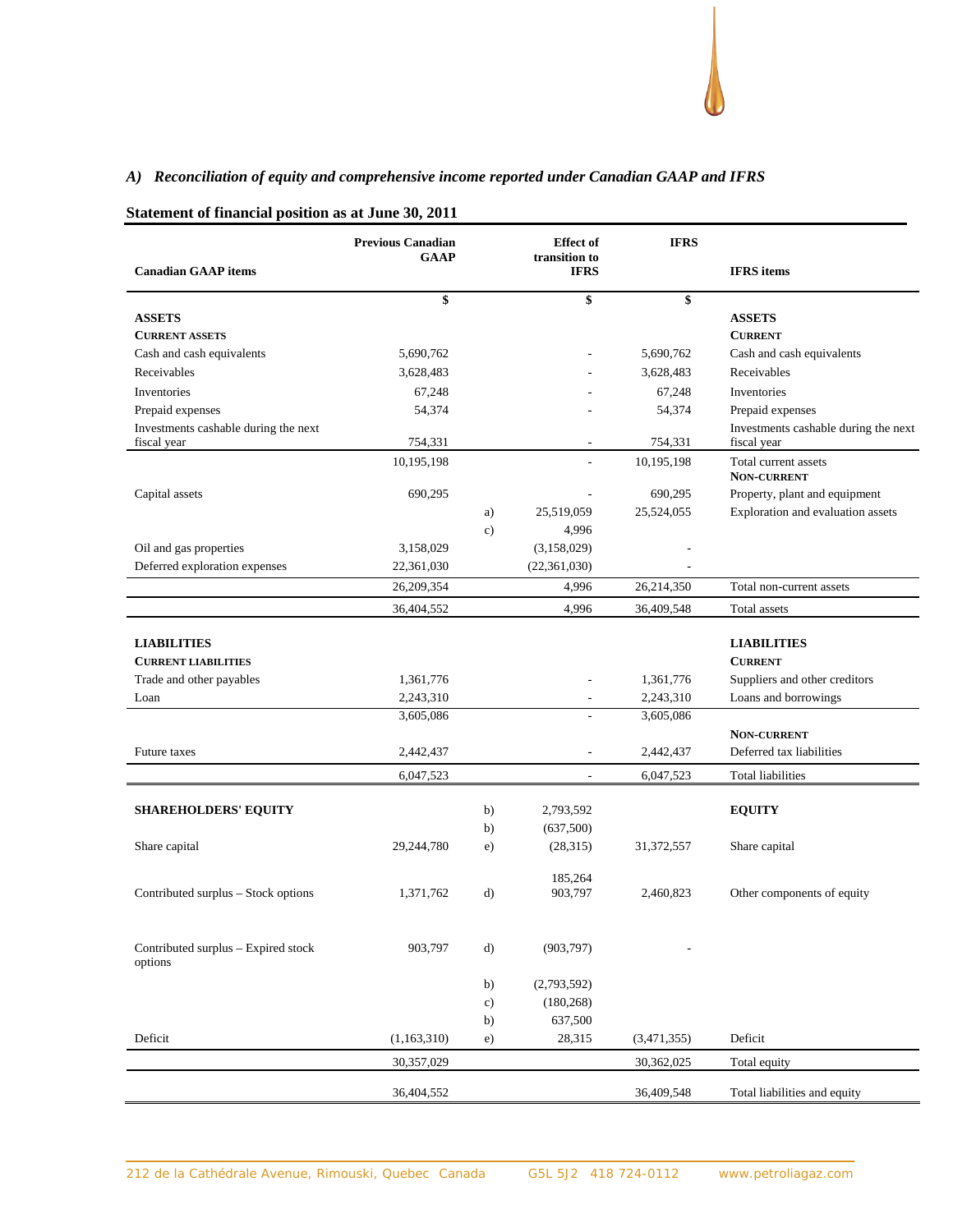

#### **Canadian GAAP items Previous Canadian GAAP Effect of transition to IFRS IFRS IFRS items \$ \$ \$ REVENUE OTHER REVENUE OTHER REVENUE** Project management 17,708 - 17,708 Project management Interest income 33,665 - 33,665 Revenue from cash and cash equivalents 51,373 - 51,373 **OPERATING AND ADMINISTRATIVE EXPENSES ADMINISTRATIVE EXPENSES** Share-based compensation 160,750 183,875 344,625 Share-based compensation 160,750 183,875 Share-based compensation Salaries and benefits **433,119** - 433,119 Salaries and benefits **433,119** Salaries and benefits Insurance 15,569 115,569 Insurance 15,569 Insurance Travel 13,816 - 43,816 - 43,816 Travel Office supplies 15,297 15,297 15,297 Office supplies Training 1,300 1,300 - 1,300 Training Board of Directors expenses 48,840  $-$  48,840 Board of Directors fees Information for shareholders 8,694 8,694 Information for shareholders 8,694 Information for shareholders Interest and bank fees 21,841 - 21,841 Interest and bank fees Office rent 31,999 31,999 - 31,999 31,999 31,999 31,999 31,999 31,999 31,999 31,999 31,999 31,999 31,999 31,999 31,999 31,999 31,999 31,999 31,999 31,999 31,999 31,999 31,999 31,999 31,999 31,999 31,999 31,999 31,999 31,99 Promotion and entertainment 16,582 16,582 Promotion and entertainment 16,582 Promotion and entertainment Professional fees and the state 49,484 and 49,484 and 49,484 Professional fees and 49,484 and 49,484 Professional fees Telecommunications 5,402 5,402 Telecommunications 5,402 Telecommunications Depreciation of capital assets 27,134 **- All Controls of the State** 27,134 Depreciation of property, plant and equipment Other expenses 102 102 Other expenses 102 Other expenses Allocation to deferred exploration work (268,315) - (268,315) Allocation to exploration and evaluation assets 611,614 183,875 795,489 **OTHER ITEMS OTHER ITEMS** Gain (loss) on disposal of interest in certain licences (71,851) - (71,851) Gain (loss) on disposal of interest in certain licences  $(632,092)$  183,875 (815,967) **EARNINGS BEFORE INCOME TAXES NET INCOME BEFORE INCOME TAXES** Future income taxes (143,456) (143,456) - (143,456) Deferred tax expense **NET INCOME AND COMPREHENSIVE INCOME** (488,636) (672,511) **NET INCOME AND COMPREHENSIVE INCOME FOR THE PERIOD**

#### **Statement of income and comprehensive income for the three-month period ended June 30, 2011**

**BASIC EARNINGS PER SHARE** (0.010) (0.013) **BASIC EARNINGS PER SHARE DILUTED EARNINGS PER SHARE** (0.010) (0.013) **DILUTED EARNINGS PER SHARE**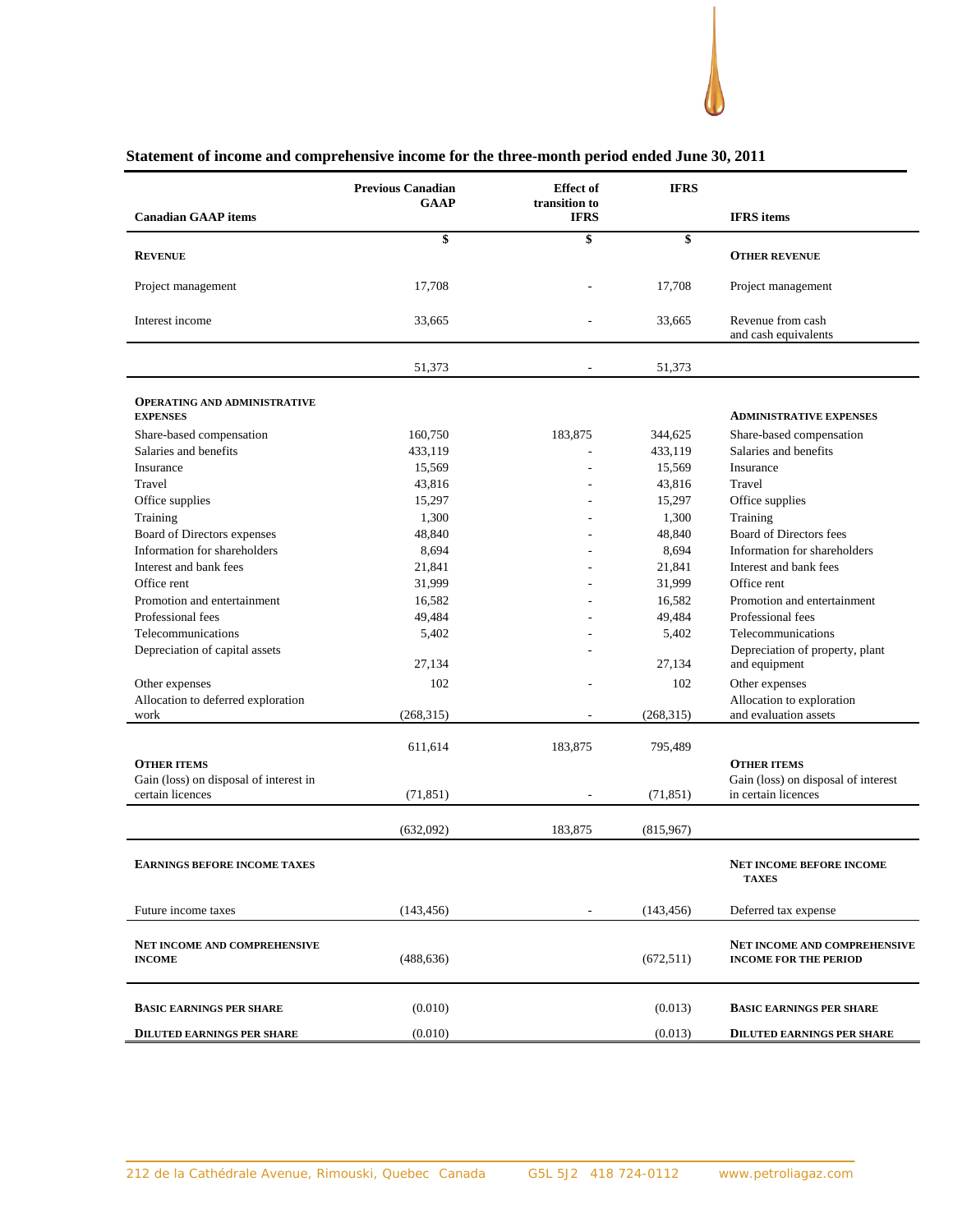## **Statement of income and comprehensive income for the nine-month period ended June 30, 2011**

|                                                     | <b>Previous Canadian</b><br><b>GAAP</b> | <b>Effect</b> of<br>transition to | <b>IFRS</b> |                                                                     |
|-----------------------------------------------------|-----------------------------------------|-----------------------------------|-------------|---------------------------------------------------------------------|
| <b>Canadian GAAP</b> items                          |                                         | <b>IFRS</b>                       |             | <b>IFRS</b> items                                                   |
| <b>REVENUE</b>                                      | \$                                      | \$                                | \$          | <b>OTHER INCOME</b>                                                 |
| Project management                                  | 17,708                                  |                                   | 17,708      | Project management                                                  |
| Interest income                                     | 85,574                                  |                                   | 85,574      | Revenue from cash a<br>nd cash equivalents                          |
|                                                     | 103,282                                 |                                   | 103,282     |                                                                     |
| <b>OPERATING AND ADMINISTRATIVE</b>                 |                                         |                                   |             |                                                                     |
| <b>EXPENSES</b>                                     |                                         |                                   |             | <b>ADMINISTRATIVE EXPENSES</b>                                      |
| Share-based compensation                            | 314,950                                 | 180,268                           | 495,218     | Share-based compensation                                            |
| Salaries and benefits                               | 1,253,256                               |                                   | 1,253,256   | Salaries and benefits                                               |
| Insurance                                           | 42,475                                  |                                   | 42,475      | Insurance                                                           |
| Travel                                              | 137,012                                 |                                   | 137,012     | Travel                                                              |
| Office supplies                                     | 54,016                                  |                                   | 54,016      | Office supplies                                                     |
| Training                                            | 6,713                                   |                                   | 6,713       | Training                                                            |
| Board of Directors expenses                         | 108,034                                 |                                   | 108,034     | Board of Directors fees                                             |
| Information for shareholders                        | 69,852                                  |                                   | 69,852      | Information for shareholders                                        |
| Interest and bank fees                              | 66,584                                  |                                   | 66,584      | Interest and bank fees                                              |
| Office rent                                         | 90,641                                  |                                   | 90,641      | Office rent                                                         |
| Promotion and entertainment                         | 69,863                                  |                                   | 69,863      | Promotion and entertainment                                         |
| Professional fees                                   | 155,291                                 |                                   | 155,291     | Professional fees                                                   |
| Telecommunications                                  | 21,930                                  |                                   | 21,930      | Telecommunications                                                  |
| Depreciation of capital assets                      | 57,919                                  |                                   | 57,919      | Depreciation of property, plant<br>and equipment                    |
| Other expenses                                      | 78,525                                  |                                   | 78,525      | Other expenses                                                      |
| Allocation to deferred exploration                  |                                         |                                   |             | Allocation to exploration                                           |
| work                                                | (808, 446)                              |                                   | (808, 446)  | and evaluation assets                                               |
|                                                     | 1,666,615                               | 180,268                           | 1,846,883   |                                                                     |
| <b>OTHER ITEMS</b>                                  |                                         |                                   |             | <b>OTHER ITEMS</b>                                                  |
| Gain on disposal of interest in certain<br>licences | 5,386,457                               | $\overline{\phantom{a}}$          | 5,386,457   | Gain on disposal of interest<br>in certain licences                 |
|                                                     | 5,386,457                               |                                   | 5,386,457   |                                                                     |
| EARNINGS BEFORE INCOME TAXES                        | 3,823,124                               | (180, 268)                        | 3,642,856   | NET INCOME BEFORE INCOME<br><b>TAXES</b>                            |
| Future income taxes                                 | (1,219,204)                             |                                   | (1,219,204) | Deferred tax expense                                                |
| NET INCOME AND COMPREHENSIVE<br><b>INCOME</b>       | 2,603,920                               | (180, 268)                        | 2,423,652   | <b>NET INCOME AND COMPREHENSIVE</b><br><b>INCOME FOR THE PERIOD</b> |
| <b>BASIC EARNINGS PER SHARE</b>                     | 0.052                                   |                                   | 0.048       | <b>BASIC EARNINGS PER SHARE</b>                                     |
| <b>DILUTED EARNINGS PER SHARE</b>                   | 0.046                                   |                                   | 0.043       | <b>DILUTED EARNINGS PER SHARE</b>                                   |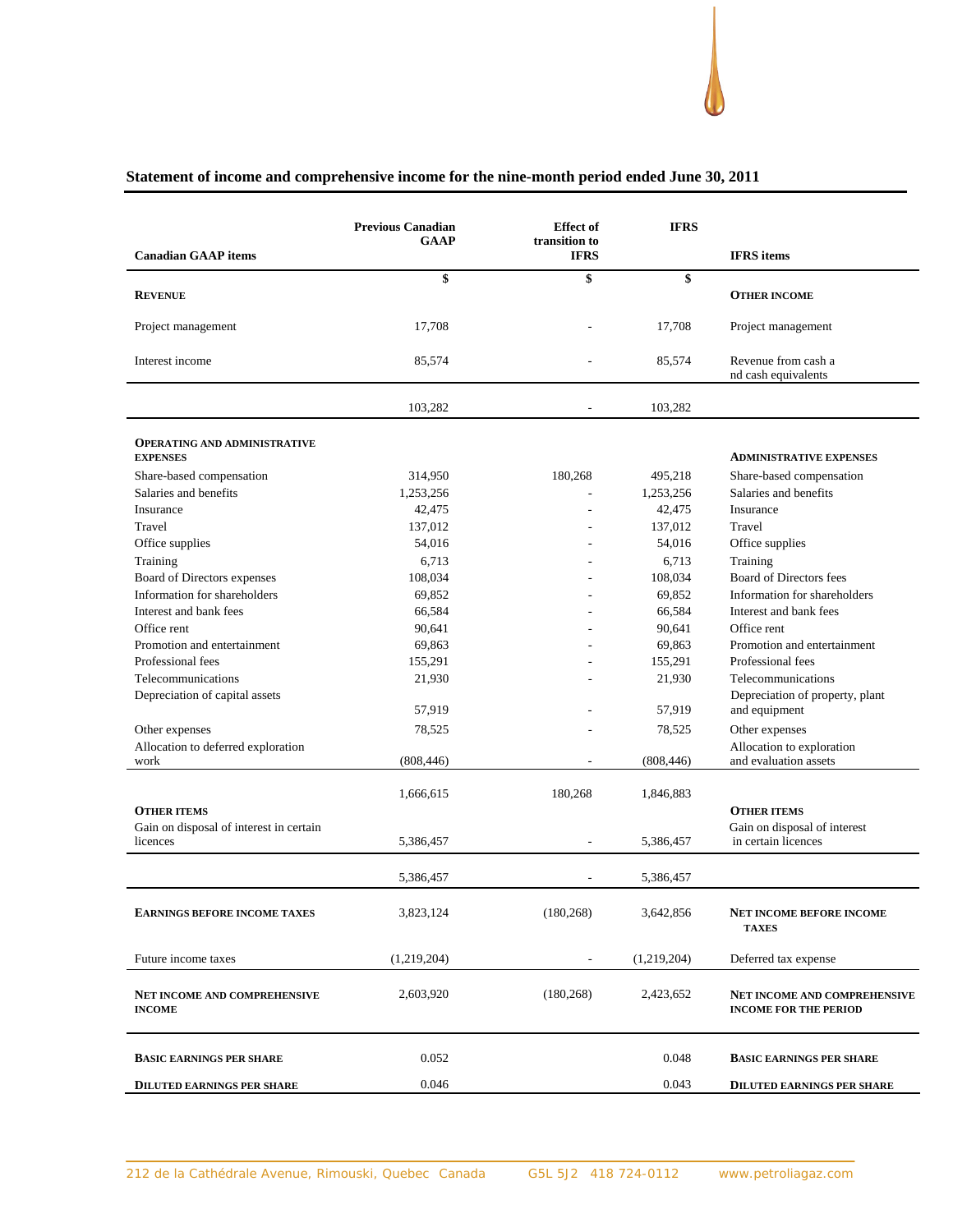## *B) Statement of cash flows*

Under Canadian GAAP, interest paid and received was presented in the notes. Under IFRS, interest is classified under investing and financing activities. There are no other material adjustments to the statements of cash flows. The components of cash and cash equivalents under previous Canadian GAAP are similar to those presented under IFRS.

## *C) Notes to the reconciliations*

The following notes explain the principal differences between previous Canadian GAAP and the IFRS accounting policies applied by the Company.

## *a) Exploration and evaluation assets*

The items "Oil and gas properties" and "Deferred exploration costs" have been grouped for presentation purposes under "Exploration and evaluation assets."

## *b) Accounting for flow-through shares*

Under previous Canadian GAAP, the entire proceeds received on the issuance of flow-through shares were credited to share capital. When the tax deductions associated with exploration expenditures were renounced for income tax purposes, a deferred tax liability was recognized for the taxable temporary difference that arose, and the related charges were treated as share issuance costs.

Under IFRS, the issuance of flow-through shares is accounted for similarly to the issuance of a compound financial instrument. The liability component represents the obligation to revert the tax benefit to the investors. Proceeds from the issuance of shares by flow-through private placements are allocated between shares issued and a liability using the residual method. Proceeds are first allocated to shares according to the quoted price of existing shares at the time of issuance and any residual in the proceeds is allocated to the liability. The liability component is reversed in income as recovery of deferred income taxes when the eligible expenses are incurred.

As there is no exemption under IFRS 1 for first-time adopters regarding flow-through shares, the treatment under IFRS needs to be applied retroactively.

## *Effect:*

Eligible expenses having been incurred, a liability of \$637,500 was transferred from share capital to retained earnings on October 1, 2010. In addition, the deferred tax liability, at \$2,793,592, was also transferred from share capital to retained earnings.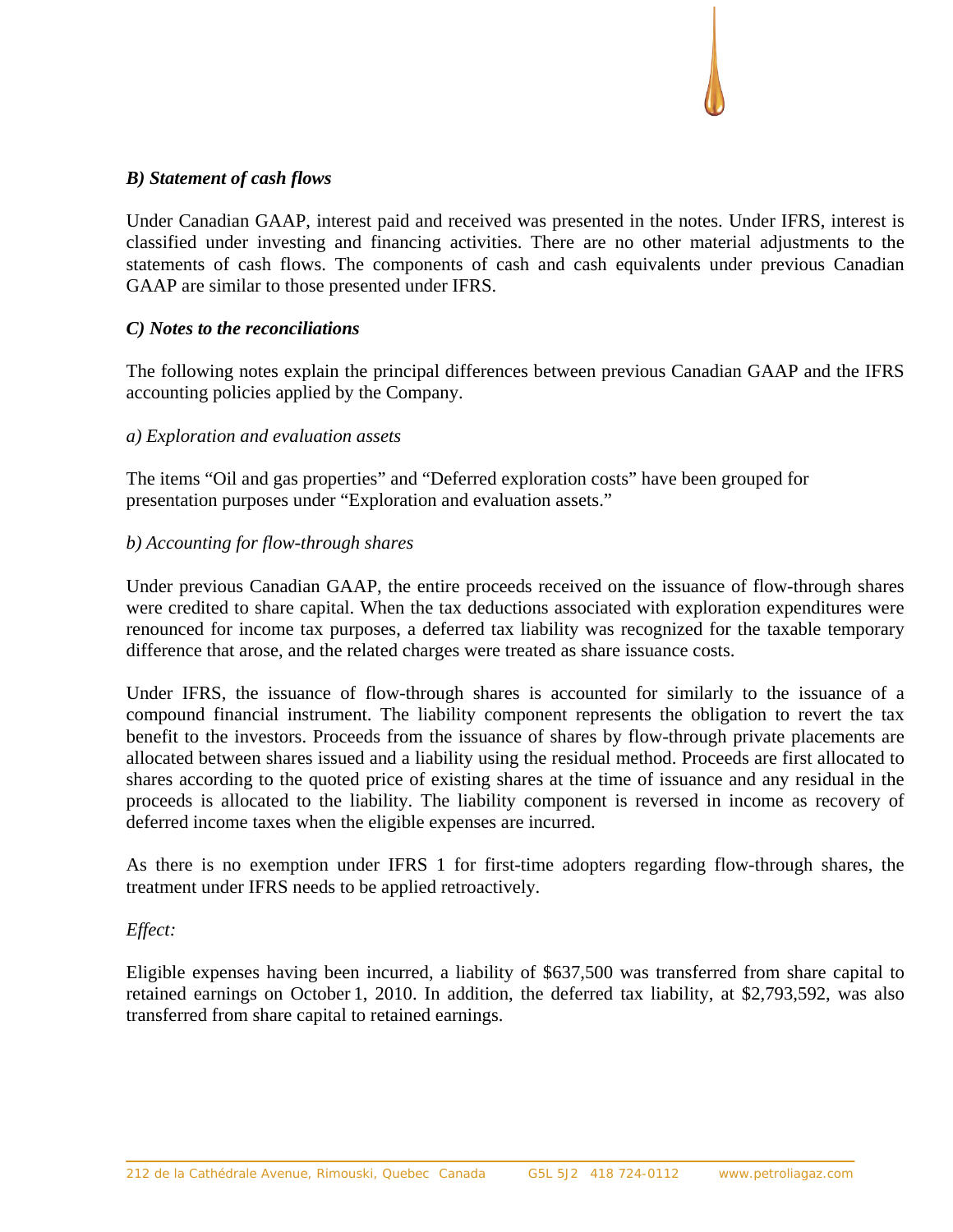

### *c) Share-based payments*

Under previous Canadian GAAP, the fair value of share-based awards with graded vesting was calculated using the straight-line method over the length of service required for vesting. Forfeitures of stock options were recognized as they occurred.

Under IFRS 2, each tranche of a share-based award with different vesting dates is considered a separate grant for the fair value calculation. Each award is recognized according to the foregoing. In addition, the Company is required to estimate the number of forfeitures, which is reviewed if subsequent information indicates that the actual number of share-based payments is probably different from the estimated number.

The Company decided not to retroactively apply IFRS 2—"Share-based Payment"—to stock options granted before November 7, 2002, or to options granted after November 7, 2002, whose rights became acquired before the transition date.

## *Effect:*

There was no effect at October 1, 2010.

On June 30, 2011, an increase of \$183,875 in share-based compensation was recorded in income for the period.

## *d) Presentation differences*

Certain presentation differences between the accounting practices in effect before the changeover and IFRS have no effect on the income presented or on equity, specifically regarding contributed surplus – expired stock options.

As the following tables show, some items are described differently in IFRS (renamed) compared to the previous GAAP terms. These presentation differences have no effect on the comprehensive income presented or on shareholders' equity.

## *e) Change in rates used to calculate deferred income taxes*

Under previous Canadian GAAP, an entity had to show in income the changes previously brought to tax rates and tax laws for amounts previously recognized in other items of comprehensive income or equity.

IFRS requires that certain items be directly recognized in equity, notably a change in the tax rate or other tax rule that affects a deferred tax asset or liability related to an item that was previously recognized in equity.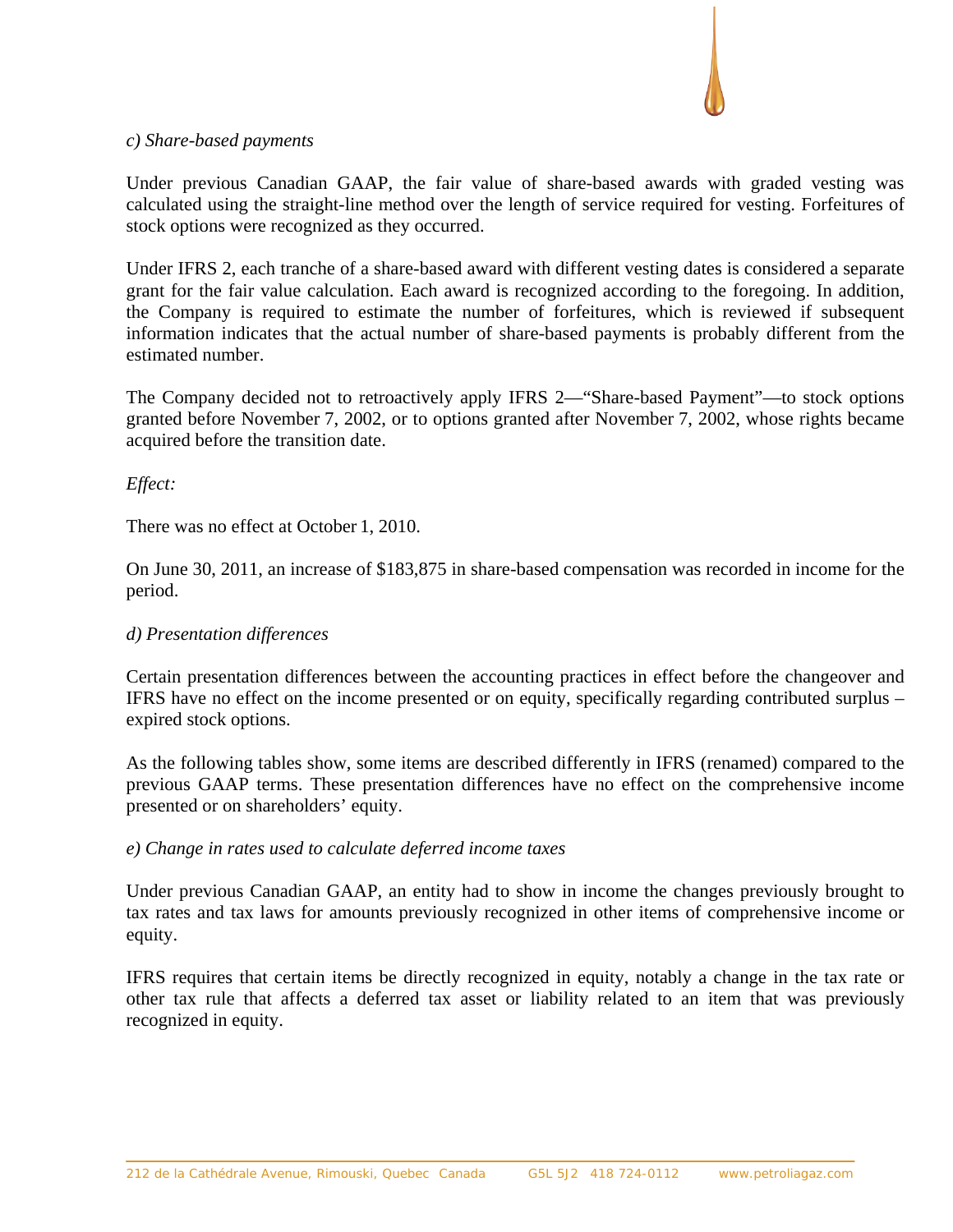## *Effect:*

On October 1, 2010, the amount of \$28,315 was transferred from retained earnings to share capital.

## **10.8 Risk factors**

## **Oil and gas exploration risks**

The Company's activities consist of acquiring and exploring oil and gas properties in the hopes of finding economically feasible deposits. The Company's properties are currently at the exploration stage and contain no known commercially viable deposits. As such, it is unlikely that the Company will realize any short- or medium-term profits. Any future profitability for the Company will depend on the discovery of an economically viable oil or gas deposit, and even if one were discovered, there is no guarantee that its operation would be profitable.

## **Environmental regulations and requirements**

The Company's activities require obtaining permits from various government authorities, and are governed by laws and regulations concerning exploration, development, production, exports, income tax, labour standards and occupational safety, as well as the environment and other issues. Nothing allows us to plan with certainty the impact these laws and regulations and their amendments will have on the Company's operations.

Supplemental costs and delays may stem from the need to comply with legislation. If the Company cannot obtain or renew the necessary permits or approvals, it could be forced to scale down or cease its exploration or development activities.

## **Capital needs**

The exploration, development, processing and working of Company properties will require considerable additional financing. The only sources of financing available to the Company are loans and the issue of additional capital shares. There is no guarantee that this financing would be available to the Company or that it would be available under favourable conditions or sufficient to meet its needs, all of which could have a negative impact on the Company's business and financial situation. If it were unable to obtain sufficient funding, the Company may have to delay or indefinitely postpone exploration, development or production work on one or all of its properties and it may ultimately lose its interest in a given property.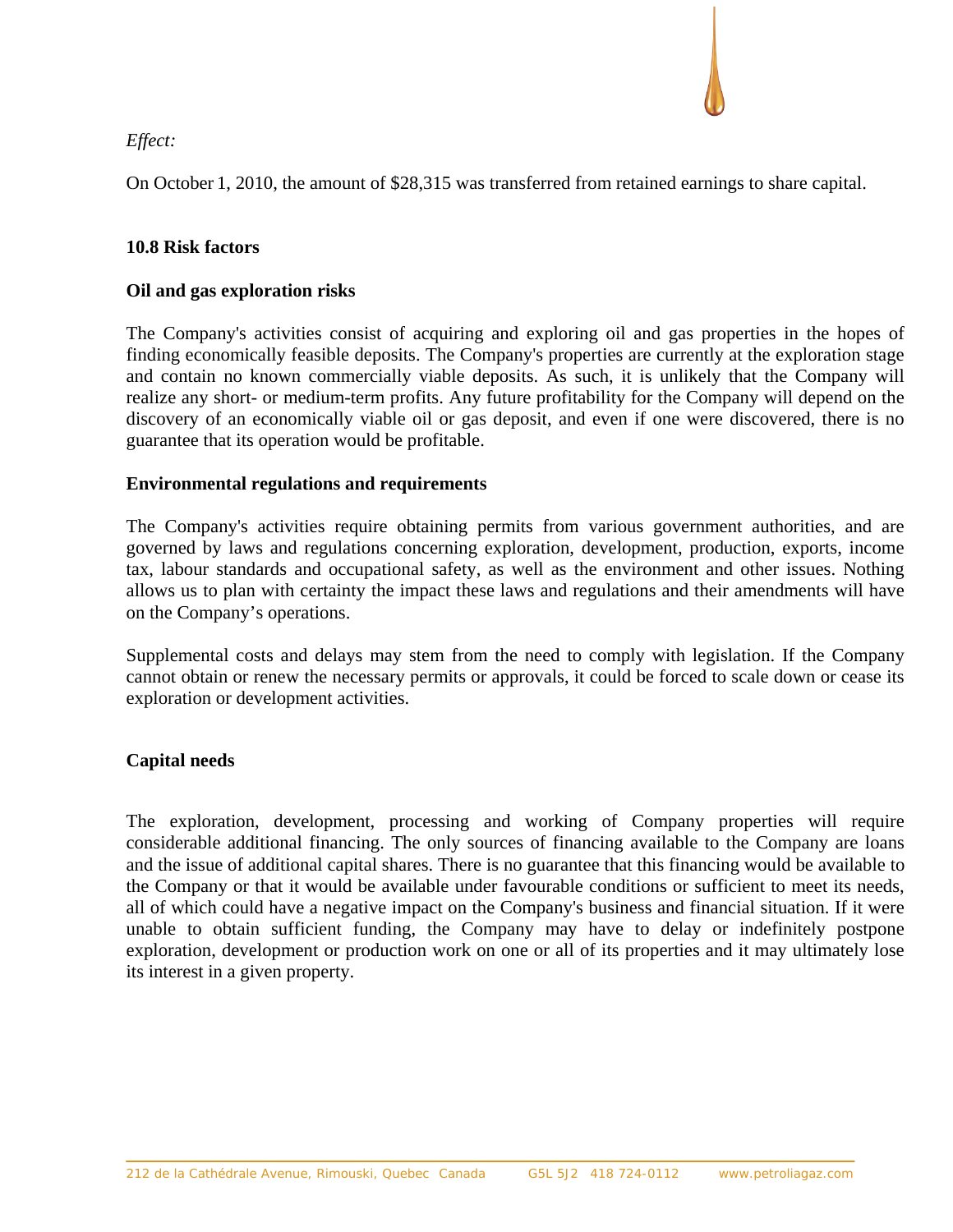## **Commodity prices**

A decrease in oil and gas prices has already had and could continue to have a materially adverse effect on the price of the Company's shares, on its financial results and on its oil and gas exploration, development and extraction activities.

### **Insurance**

The Company's activities are subject to certain risks and dangers, including difficult environmental conditions, industrial accidents, labour conflicts, unexpected or unpredictable geological conditions, land or talus slides, rock slides, and natural phenomena such as adverse weather conditions, flooding and earthquakes. These events could cause injuries or death, environmental or other damage to Company property or production facilities, or property belonging to other companies, operating delays, financial losses and possible legal liability.

## **Going concern**

The Company's future depends on its ability to finance its activities and develop its assets. Failure to secure sufficient funding could mean the Company may not be able to continue its activities, realize its assets and settle its liabilities in the normal course of business in the foreseeable future.

### **10.9 Judgments, estimates and assumptions**

The preparation of financial statements requires management to make estimates, assumptions and judgments about the accounting and evaluation of assets, liabilities, revenues and expenditures.

The actual results are likely to differ from the estimates, assumptions and judgments made by management, and will seldom equal the estimated results. The significant areas of estimation uncertainty to be considered by the Company's management in preparing the financial statements are described below.

### **Depreciation of exploration and evaluation assets**

Judgment is required to determine impairment loss or reversal indicators, as well as to establish the recoverable amount in the event a depreciation test is needed. If there is an indicator of an impairment loss or reversal of an asset or a cash-generating unit, the recoverable amount is estimated and the impairment loss or reversal is reported insofar as the accounting amount of the asset exceeds its recoverable amount. The recoverable amount of an asset is defined as the higher of an asset's fair value less costs to sell and its value in use.

For each property, management determines whether the facts and circumstances could indicate an impairment loss or reversal. The facts and circumstances that it considers include, but are not limited to the following: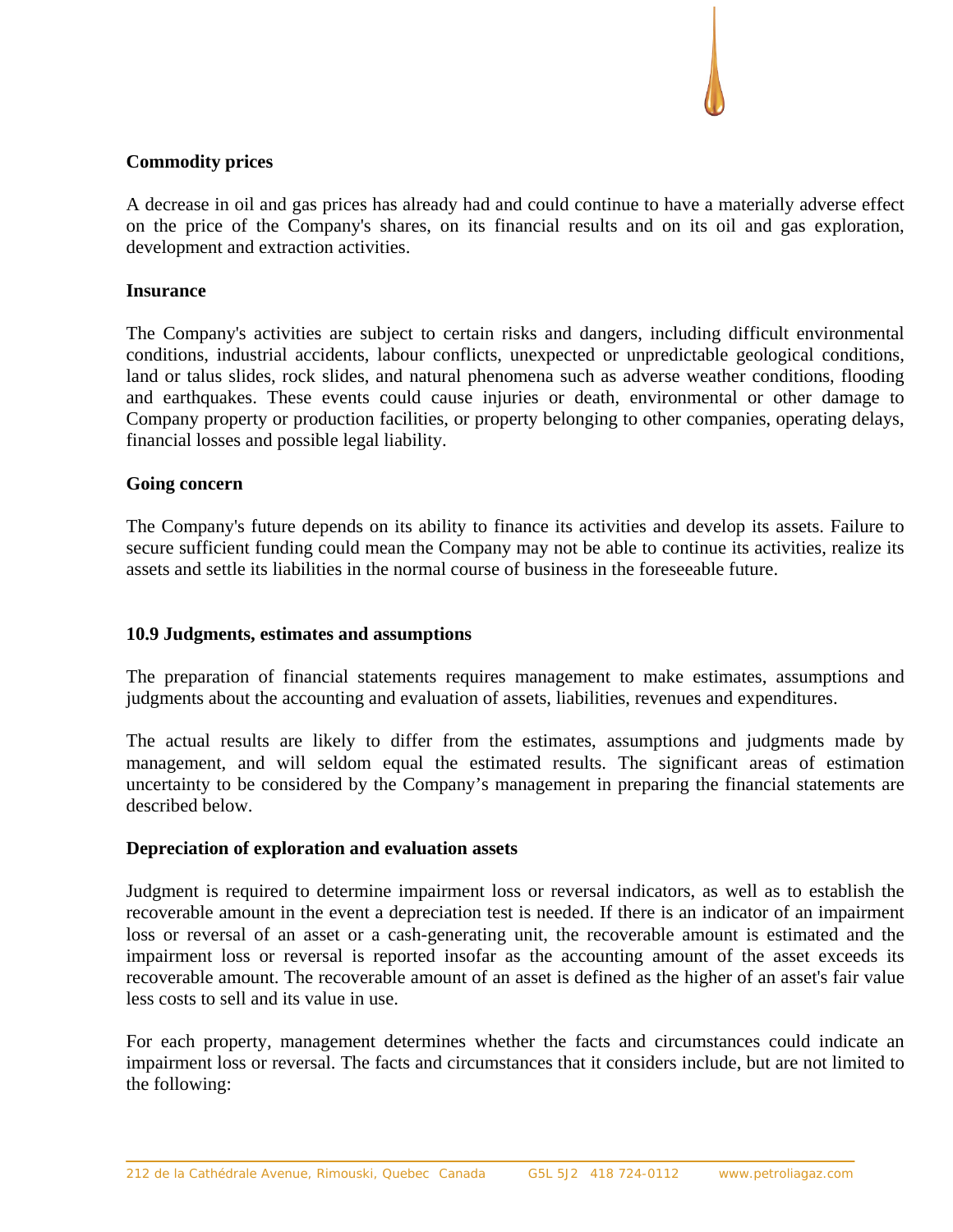

(a) The period during which the entity has the right to explore a specific area has expired or will expire in the near future, and is not expected to be renewed;

(b) Significant exploration and evaluation expenses for oil resources in the specific area are neither planned nor scheduled in the budget;

(c) Exploration and evaluation of oil resources in the specific area did not lead to the discovery of commercially viable volumes of oil resources and the entity decided to cease activities in the specific area;

(d) Sufficient data exist to indicate that, although development in the specific area is likely to continue, the accounting amount of the exploration and evaluation assets will probably not be entirely recovered following successful development or a sale. When an indicator of an impairment loss or reversal is determined to exist, management must evaluate the recoverable amount of the asset or the cashgenerating unit; to do so, it must make assumptions related to future events and circumstances.

These assumptions are based on the Company's exploration and evaluation program, which specifically considers whether the results of exploration work justify additional investments, the Company's interests in oil and gas rights have been confirmed, the Company has the capacity to obtain the necessary financing to develop and produce resources in a profitable manner, and whether the disposal of properties will be made at an amount greater than the carrying value. Actual results may differ and give rise to material adjustments in the Company's assets during the following fiscal year.

No impairment loss or recovery was recorded for the periods in question.

## **Deferred tax**

Judgement is required to evaluate the probability of a future taxable benefit. A deferred tax asset is recognized to the extent that it is probable that taxable profits will be available against which the deductible temporary differences and the deferred unused tax credits and unused tax losses can be utilized.

### **Going concern**

Judgment is required to evaluate the Company's ability to implement its strategy by financing its future working capital needs. More information on the Company as a going concern is presented in Note 3.

### **Share-based payments**

The estimation of share-based payment and stock purchase warrant cost requires the selection of an appropriate valuation model and consideration as to the inputs necessary for the selected model. The Company has made estimates as to the volatility of its own shares, the probable life of options and the time of exercise of those options. The Company uses the Black-Scholes model.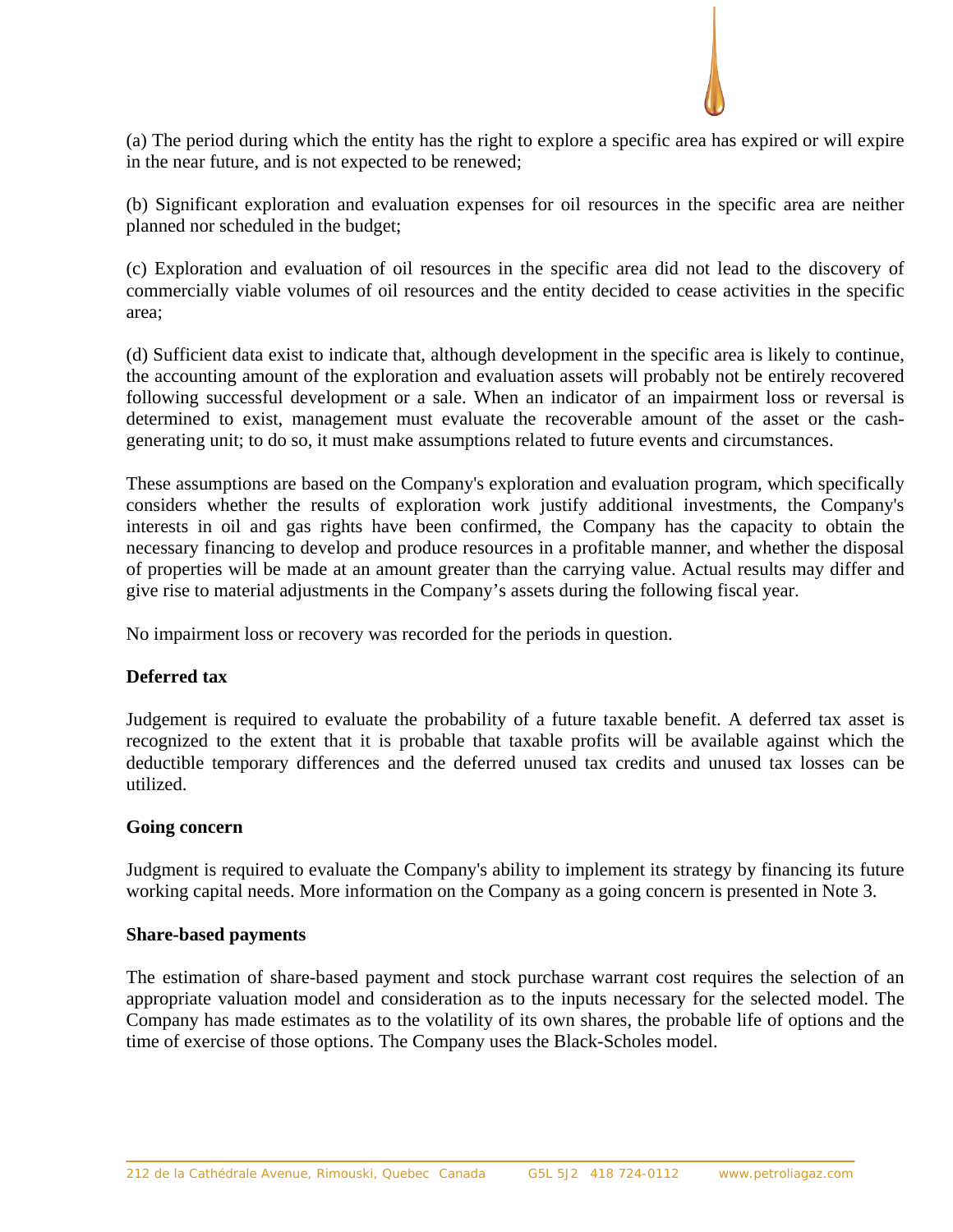## **Provisions and contingent liabilities**

Judgments are made as to whether a past event has led to a liability that should be recognized in the financial statements or disclosed as a contingent liability. Quantifying these liabilities requires exercising judgment and making estimates. These judgments are based on a number of factors including the nature of the claims or dispute, the legal process and potential amount payable, legal advice received, past experience and the probability of a loss being realized. Several of these factors are sources of estimation uncertainty.

## **Technical feasibility and commercial viability of exploration and evaluation assets**

The decision regarding the technical feasibility and commercial viability of exploration and evaluation assets involves making a certain number of assumptions, such as the estimated reserves, forecast commodity price, expected production volumes and discount rates, which are all subject to material changes in the future. The Company has determined that no property has yet reached the technical feasibility and commercial viability stage.

### **10.10 Internal controls**

Given that the Company is an emerging issuer, the officers do not have to provide certification concerning disclosure controls and procedures and internal control over financial reporting as defined in Regulation 52-109.

The issuer's certifying officers are responsible for ensuring that processes are in place to provide them with sufficient knowledge to support the representations in the certificates, more specifically, that the documents filed on SEDAR are reliable. The officers will ensure that once the convergence process is completed, they will still be able to sign their certification.

### **10.11 Other information**

a) Supplemental documents

Certain supplemental documents, including prior management reports and press releases, are available online at **www.sedar.com** in the documents section or on Pétrolia's Web site at **www.petroliagaz.com.**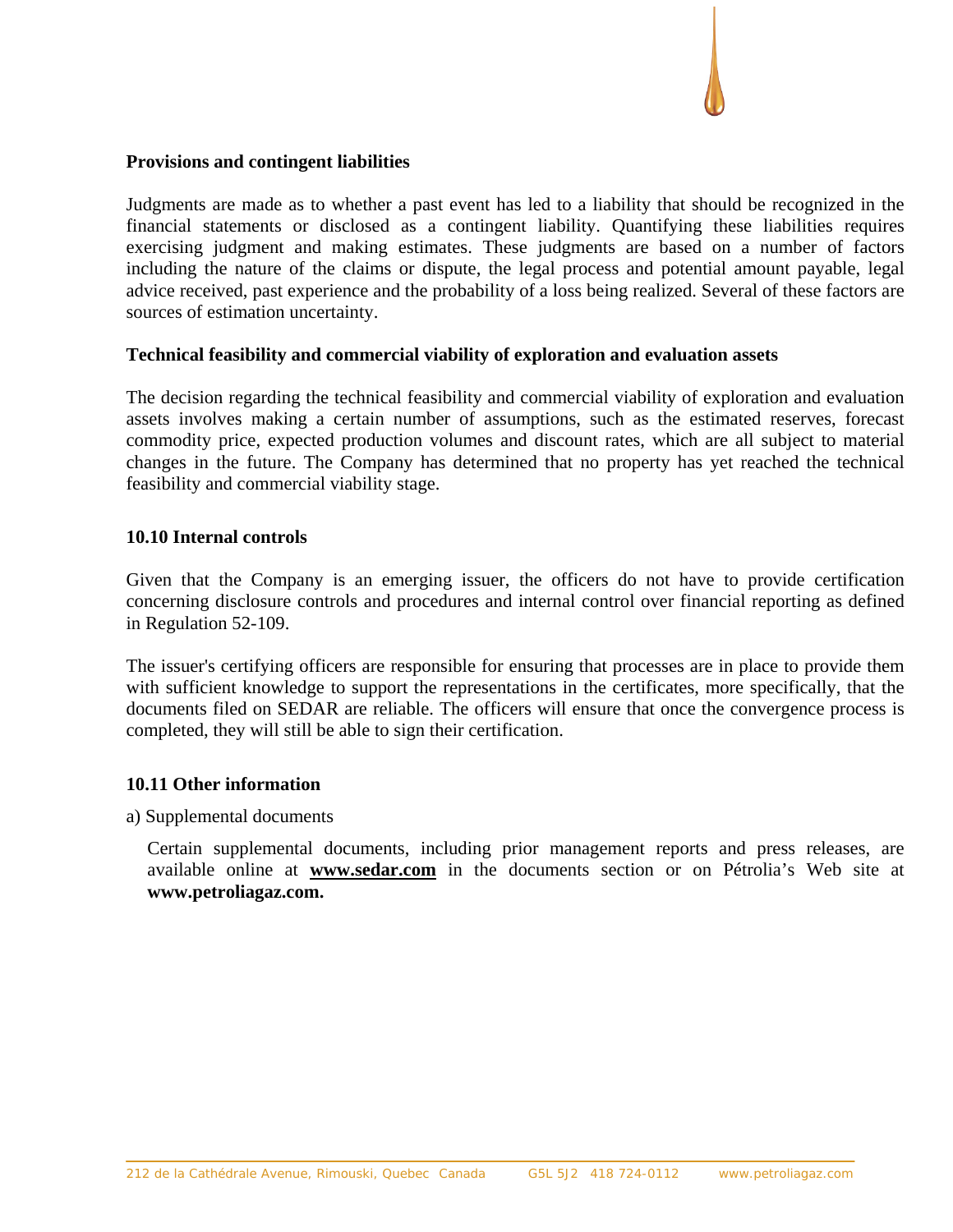# b) Regulation 51-102 Section 5.2

Deferred exploration expenses for the quarter ended June 30, 2012 are as follows:

|                                      | Geology | <b>Geophysics</b> | <b>Drilling</b>          | <b>Analysis</b> | Completion               | General<br>expenses | Fracturing | <b>Options</b> | Provision | <b>Site</b><br>maintenance | <b>Total</b> |
|--------------------------------------|---------|-------------------|--------------------------|-----------------|--------------------------|---------------------|------------|----------------|-----------|----------------------------|--------------|
|                                      | \$      | \$                | \$                       | \$              | \$                       | \$                  | \$         | \$             | \$        | \$                         | \$           |
| Anticosti                            | 27,229  | 38,135            | 1,280                    | 8,160           | $\overline{\phantom{a}}$ | 1,920               |            |                |           | ۰.                         | 76,724       |
| Gastonguay                           | 320     |                   |                          |                 |                          |                     |            |                |           | ۰                          | 320          |
| Gaspésia<br>Marcel-Tremblay<br>Edgar | 2,389   | 8,095             |                          |                 | $\overline{\phantom{a}}$ | 231                 |            |                |           | $\sim$                     | 10,715       |
| Gaspé                                | 30,062  | 9,678             | 2,264                    |                 | $\overline{\phantom{a}}$ | 28,049              |            |                |           | 84                         | 70,137       |
| Bourque                              | 29,700  | 720               | 70,171                   |                 | ۰                        |                     |            |                |           | 8                          | 100,599      |
| Haldimand                            | 11,420  | 20,604            | 118,829                  |                 | $\overline{\phantom{a}}$ | 6,803               | 12,218     | ٠              |           | 56,726                     | 226,600      |
| Tar Point                            | 174     |                   | $\overline{\phantom{a}}$ |                 | $\overline{\phantom{a}}$ | 728                 | (2,102)    |                |           | ۰.                         | (1,200)      |
| Dalhousie                            | ٠       | ٠                 |                          |                 | ۰                        |                     | ۰          |                |           |                            |              |
|                                      | 101,294 | 77,232            | 192,544                  | 8,160           | $\blacksquare$           | 37,731              | 10,116     |                |           | 56,818                     | 483,895      |

Deferred exploration expenses for the quarter ended June 30, 2011 are as follows:

|                                      | Geology | <b>Geophysics</b> | <b>Drilling</b> | <b>Analysis</b>          | Completion               | General<br>expenses | Oil reserve<br>evaluation | <b>Share-based</b><br>compensation | Provision | <b>Resource</b><br>evaluation | <b>Total</b> |
|--------------------------------------|---------|-------------------|-----------------|--------------------------|--------------------------|---------------------|---------------------------|------------------------------------|-----------|-------------------------------|--------------|
|                                      | \$      | \$                | \$              | \$                       | \$                       | \$                  | \$                        | \$                                 | \$        | \$                            | \$           |
| Anticosti                            | 21,413  | 792               | 41,737          | 602                      | $\sim$                   | 8,643               | ۰                         | 507                                |           | 55,142                        | 128,836      |
| Gastonguay                           |         |                   |                 |                          |                          | 528                 |                           |                                    |           |                               | 528          |
| Gaspésia<br>Marcel-Tremblay<br>Edgar | 32,733  | 594               |                 |                          | $\overline{\phantom{a}}$ | 8,687               | ۰                         | 5,432                              |           | $\overline{\phantom{a}}$      | 42,014       |
| Gaspé                                | 2,846   | 4,462             |                 |                          | $\overline{\phantom{a}}$ | 8,038               |                           |                                    |           |                               | 20,778       |
| Bourque                              | 20,726  | 1,200             | 4,011           |                          | ٠                        | 2,832               |                           |                                    |           | $\overline{\phantom{a}}$      | 28,769       |
| Haldimand                            | 96,389  | 29,628            | 30,061          | $\overline{\phantom{a}}$ | 2,214                    | 15,585              | 58,508                    |                                    |           | $\overline{\phantom{a}}$      | 232,385      |
| Tar Point                            | 16,416  | ۰.                | 18,013          | -                        | ٠                        | 958                 | 13,937                    | ٠                                  | ٠         | $\overline{\phantom{a}}$      | 49,324       |
| Dalhousie                            | 252     | 198               | ٠               |                          | $\overline{\phantom{a}}$ | 1,920               | ٠                         | 1,186                              |           | $\overline{\phantom{a}}$      | 3,556        |
|                                      | 190,775 | 36,874            | 93,822          | 602                      | 2,214                    | 47,191              | 72,445                    | 7,125                              |           | 55,142                        | 506,190      |